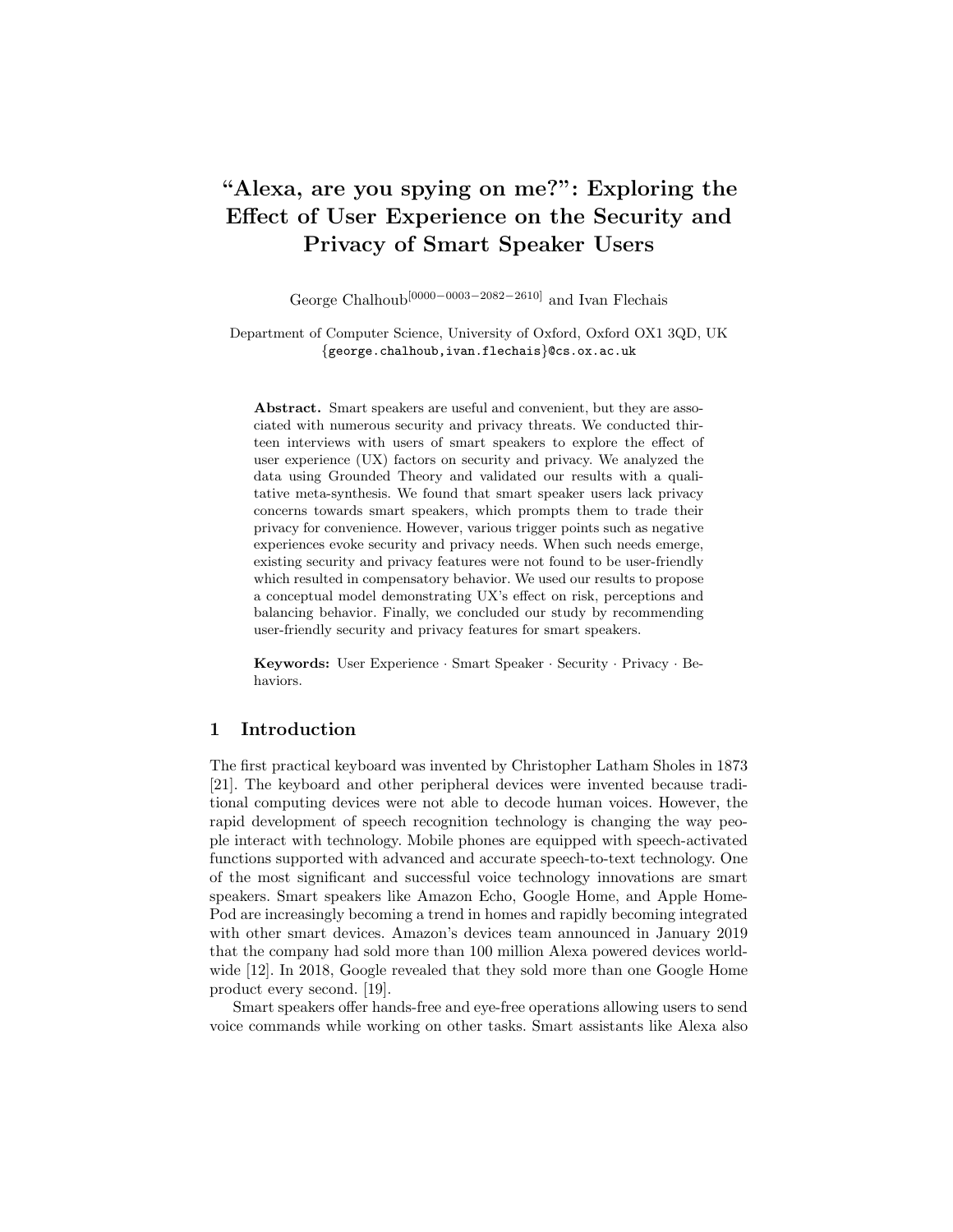emulate social presence due to being equipped with speech synthesis technologies allowing Alexa to artificially produce human-like speeches [13]. To be able to operate in a hands-free environment, smart speakers need to continuously listen to what is being said around the device to catch the wake word (e.g., "Ok Google"). Cybersecurity critics have argued that always-on devices like smart speakers bring a significant threat to privacy and security. Smart speakers were previously vulnerable to security attacks which allowed attackers to turn them into a wiretapping device [13]. Integrating proper privacy and security controls into smart speakers while preserving UX seems to be a continuous challenge.

Users don't just look for privacy and security from those devices; they look for satisfaction, convenience, and well-being. They want to use technology with-out worry while having a good User Experience (UX). The UX of smart speakers involves much more than usability; it includes people's feelings, emotional reactions and psychological needs. The purpose of this research is to allow us to understand better how UX influences users' security and privacy. Therefore, we asked the research question: How do UX factors influence the security and privacy of users of smart speakers?

To tackle our research question, we conducted semi-structured interviews with thirteen users of smart speakers and analyzed the data with Grounded Theory. We summarize our key findings below:

- Users express a lack of privacy concerns towards smart speakers be-cause of individual perceptions (e.g., their perceived notability).
- Users trade their security and privacy for the benefits arising from smart speakers (e.g., convenience and utility).
- Users have various security and privacy needs that result from specific trigger points (e.g., detrimental experiences, adversarial needs).
- Common security and privacy features (e.g., muting) of smart speakers were not found to be user-friendly and were hindering the UX.
- Users reported compensatory behavior (e.g., disconnecting the devices, deleting audio history) resulting from negative experiences with smart security and privacy tools.

We used our results to present recommendations for the security and privacy design of smart speakers. In addition, we proposed a conceptual framework showing how UX interacts with risk and balancing behavior.

This research paper is organized as follows. Section 2 provides background in-formation related to UX and smart speakers. The section also discusses related works. Section 3 describes our study methodology and design. Section 4 presents a detailed description of our results, organized according to the discovered categories. Section 5 introduces design recommendations for security and privacy in smart speakers. In addition, it introduces our proposed conceptual framework. Finally, Section 6 presents our conclusion.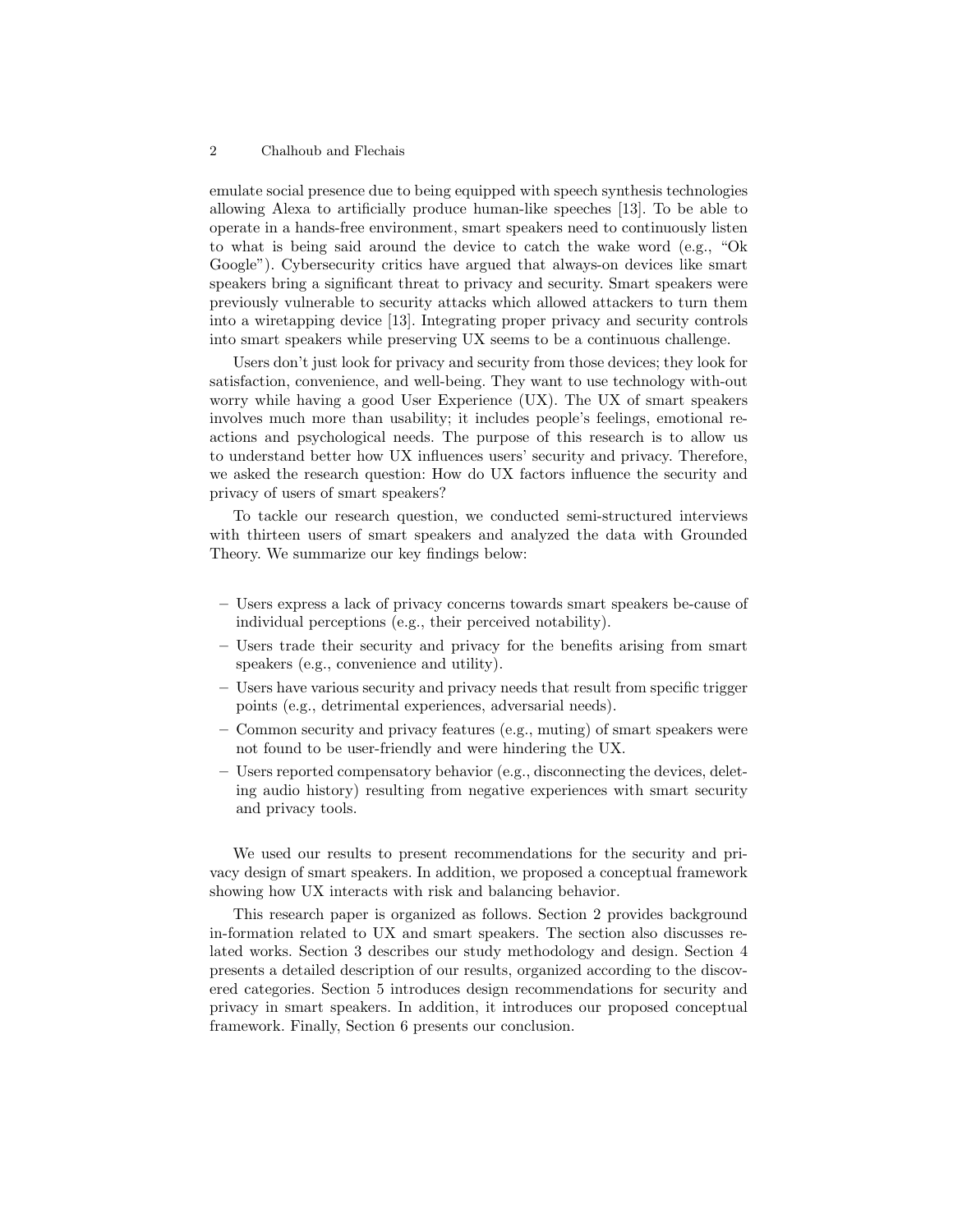# 2 Theoretical Background

# 2.1 User Experience

Definition There is no universally accepted definition of UX. However, we will follow the definition by the international standard of human-system interaction ISO 9241-210, which defines UX as "a person's perceptions and responses that result from the use or anticipated use of a product, system or service" [23]. The definition includes a person's emotions, psychological responses, beliefs, perceptions, behaviors, preferences, and accomplishments.

Research Approach While the Human-Computer Interaction (HCI) community cannot agree on a uniformly accepted UX model that drives research, there is an agreement that UX is subjective, dynamic, and context-dependent [38]. UX research is mainly divided into two research methods: one method which advocates a qualitative design approach and one method that promotes a quantitative model approach. There are two prominent UX frameworks for each approach: McCarthy and Wright's approach [39] which is considered as qualitative design-based and Hassenzahl's approach [30] which is considered as quantitative model-based.

McCarthy and Wright's Framework McCarthy and Wright's framework [39] draws attention to the significance of a holistic experience view without reductionism [49]. The experience is described as holistic, dynamic, and subjective. The framework suggests threads that help describe experience based on context, time, feelings, emotions and processes which describe how a user subjectively makes sense of an experience.

Hassenzahl's Framework Hassenzahl's framework [30] focuses on the technological artifacts that affect the experience. The framework specifies distinct properties of experience (e.g. subjective, dynamic, holistic, situated). Based on the self-regulation theory by Carver and Scheier [16], the framework is composed of a tiered hierarchical UX model that describes experiences as being related to motives, actions, and specific conditions.

Factors of UX UX is influenced by three factors: user, system, and context [45]. These factors act as primary dimensions of UX, where sub-factors emerge from the literature. For the user factor, the related sub-factors that appear are emotions and psychological needs. As for the system factor, the sub-factors are hedonic and pragmatic product quality. For the context dimension, time and situatedness are the sub-factors.

Use in this paper For this paper, which is concerned with the security and privacy of smart home speakers, we will apply Hassenzahl's UX framework because it is concerned with the design of technological products and the UX.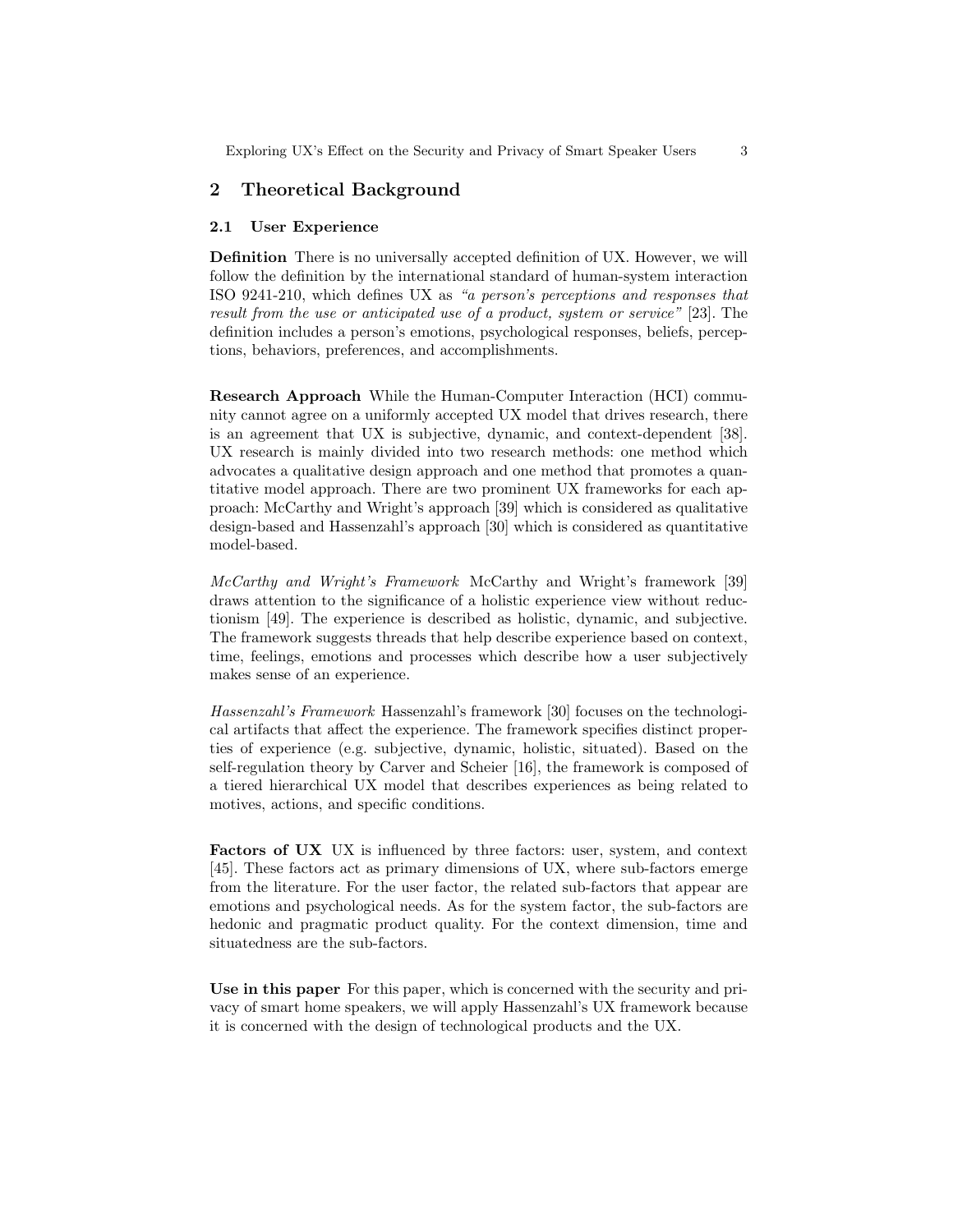### 2.2 Smart Speakers

Description of Smart Speakers A smart speaker is a wireless voice command device with a virtual assistant offering multiple hands-free services with the help of activation words known as wake-up words or hot words. Smart speakers consist of one or more microphones which await the wake-up word followed by a command from the user. Smart Speakers provide extra capabilities by allowing third-party developers to create applications that offer services. They can run If This Then That (IFTTT) automation applications that connects cloud services and users' devices. Smart speakers are associated with numerous security and privacy concerns [28, 33, 50], we summarize them below.

# Security of Smart Speakers

Voice Authentication VAs allow users to communicate remotely by saying the wake-up word followed by the voice command. VAs had struggled in the past to recognize human voices, which prompted any audio within microphone range to send requests to the smart speaker. Smart speaker devices have numerous cases of interaction with television programs and advertisements. In 2017, a cartoon which included repeated Amazon Echo and Google Home commands had wrecked some of the viewer's devices [2]. Moreover, a notable attack on VAs is known as DolphinAttack [52] which sends voice commands in the form of an ultrasonic sound, a high-frequency sound that the human ear cannot detect.

Wiretapping Smart speakers are at risk of getting turned into wiretapping devices. Security researchers from Tencent demonstrated a security vulnerability at DefCon that would allow attackers to take complete control of the device, which would enable them to eavesdrop on private conversations [32]. Other related security vulnerabilities were discovered by Checkmarx [1] and MWR [10].

Voice Commands Smart speakers voice commands are transferred and stored in cloud servers [50]. While the data sent to the cloud is encrypted, it does not prevent a network sniffer from knowing there is an interaction happening with smart speakers [8]. Major smart speaker brands like Google Home, Amazon Echo, and Apple HomePod store the audio recordings in the cloud [41]. Google [36] and Amazon [25] allow users to manage and listen to their audio activity online, which adds a security risk in case an account is compromised [50].

# Privacy of Smart Speakers

Company Monitoring Major smart speaker companies (e.g., Google, Apple and Amazon) employ staff to manually listen to consumers' voice commands to improve speech recognition technology [17]. A Bloomberg investigation revealed that Amazon had contracted thousands of humans to work in a secret program with each employee processing up to 1,000 audio clips in 9-hour shifts [22]. Amazon responded by saying that their contractors do not have access to customers'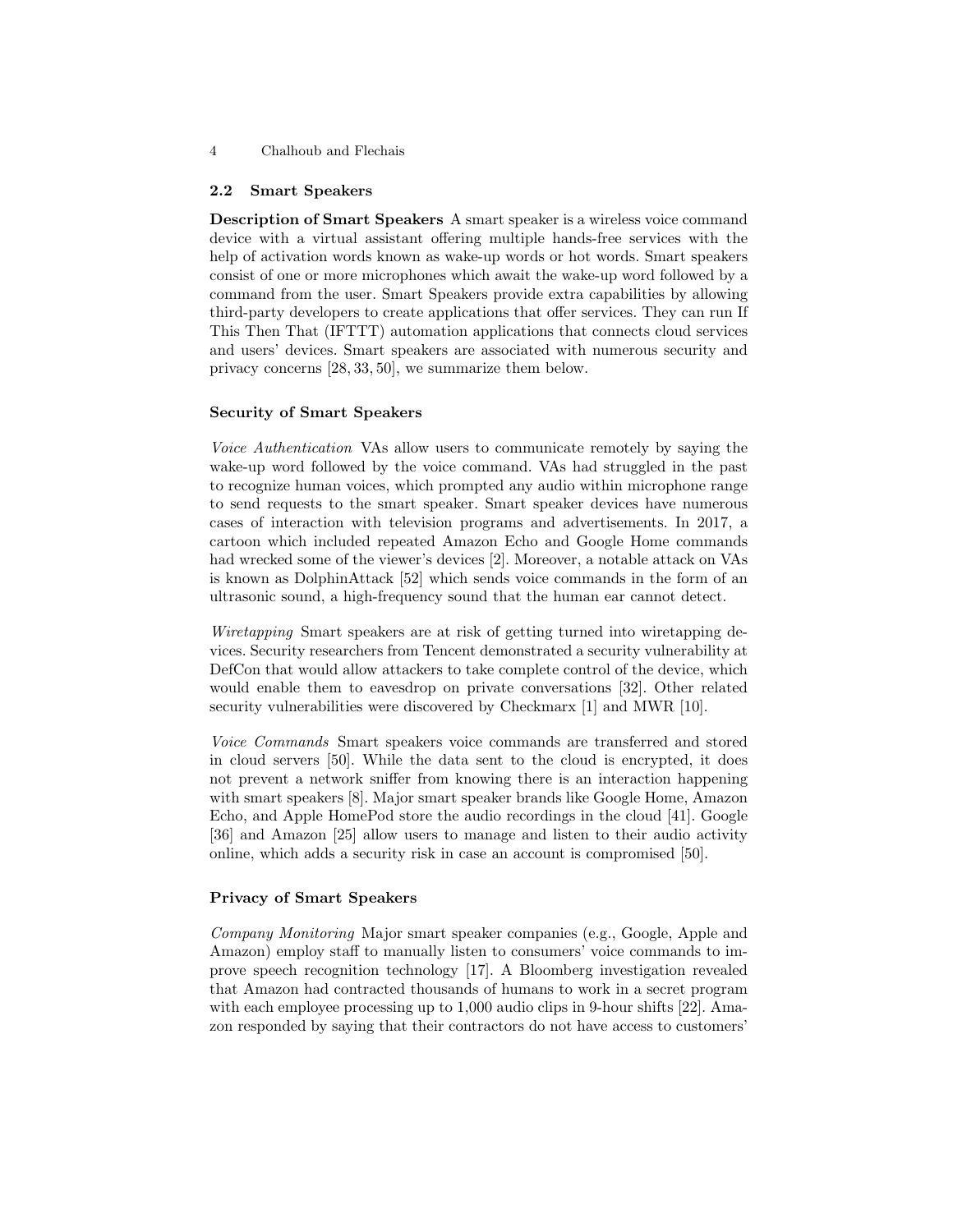personally identifiable information [17]. However, critics argued that contractors may have access to GPS coordinates which can be used to point to users' locations [46]. In addition, companies collect personal information such as names, IP addresses, locations, addresses and payment cards [3]. German magazine Heise reported the story of an Amazon customer who decided to exercise his GDPR rights by requesting his stored personal information from Amazon. The company mistakenly sent 1,700 audio files and a transcribed document containing the interactions of users with Amazon Echo [11].

Misinterpretation Misinterpretation of wake words and commands raise privacy concerns. An investigation by Symantec revealed that wake-up words could trigger smart speakers even if they are not accurate. The research reports that Google Home woke up for 'Ok Bobo' instead of 'Ok Google' [50]. A case reported by KIRO7 confirms the finding where a family in Portland had their private conversation recorded by Alexa and sent to a random contact due to misinterpretation [31].

Law Enforcement Smart speakers collect and store a massive amount of personal information, prompting law enforcement to often demand access to data. A double murder investigation in New Hampshire prompted a judge to order Amazon to submit any audio recordings by Echo during the day of the murder [27]. Prosecutors have also sought evidence from Amazon Echo in a case involving the killing of an Arkansas police officer [14]. To protect consumer privacy, Amazon filed a motion against the police warrant issued by the prosecutors [15] but later released the data once the owner of the Echo consented [40]. Although Amazon was able to fight off the judge's orders, some privacy experts warn that laws can be passed to allow law enforcement to remotely activate smart speakers and eavesdrop on suspects [20].

### 2.3 UX of Smart Speakers

Unlike laptops and mobile phones, smart speakers do not generally have a screen. Even with screen-enabled smart speakers, the interactions remain invisible and the designers often aim at a positive 'voice experience'. The lack of visuals used in interactions makes designing and measuring UX more challenging [5]. Pyae and Joelsson conducted a web-based survey with 114 users and found that Google Home devices result in positive UX but had some usability issues [44]. There are current issues with understanding UX design for Voice Assistants (VA) of Smart Speakers [34]. Traditionally, measuring user satisfaction consisted of analyzing clicks and scroll signals. However, those signals do not exist in smart speakers which makes it challenging to measure user satisfaction. Other researchers have proposed ways to measure new signals. For instance, Hashemi et al. [29] proposed user intent as an original signal for measuring user satisfaction. Moreover, the personification of Alexa is linked to a higher level of user satisfaction due to increased social interactions [43]. The personification of VAs might require UX designers to work with Machine Learning as a design material [34].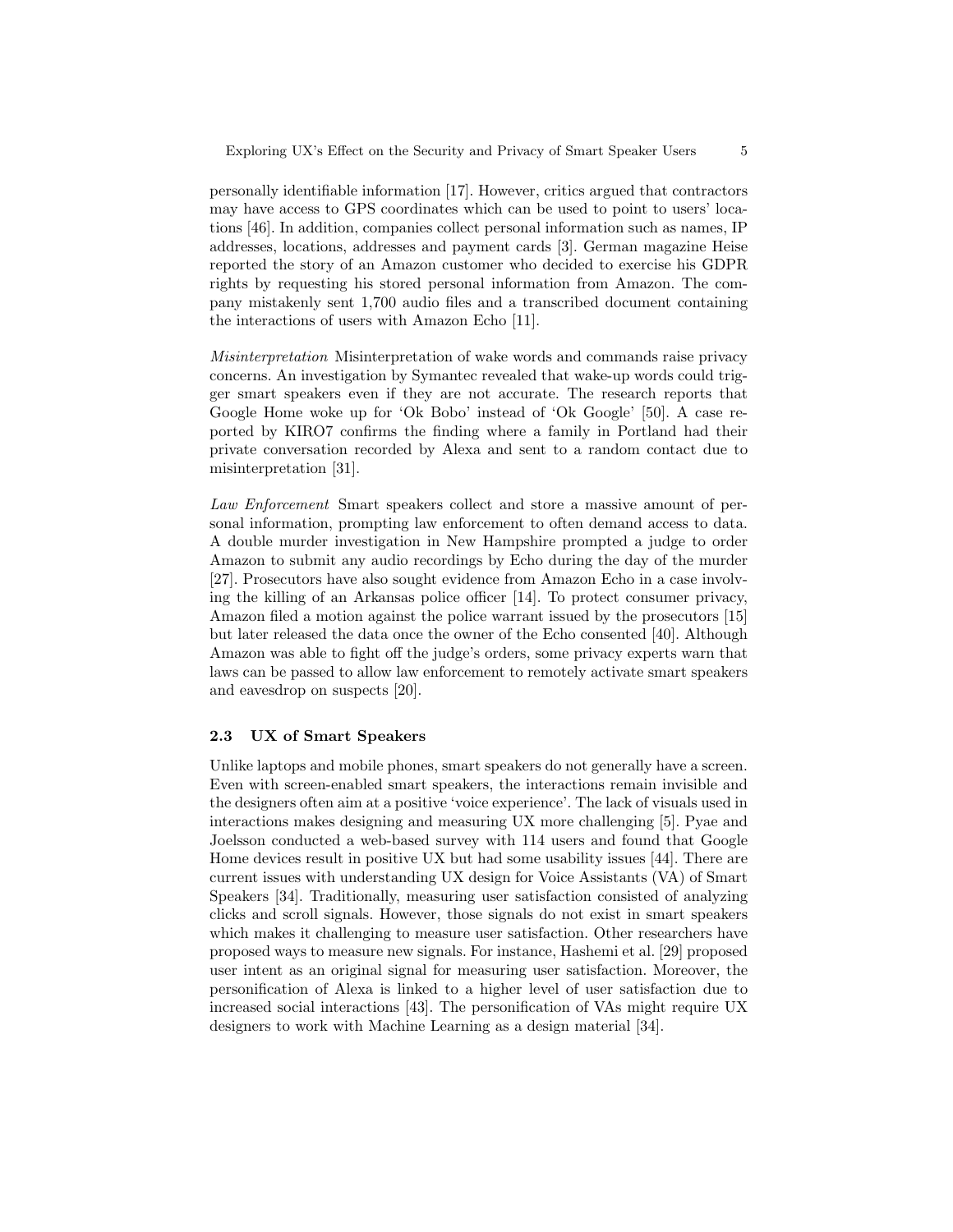### 2.4 Related Work

Lau et al. [37] ran a diary study and semi-structured interviews with 17 users and 17 non-users of smart speakers to understand users' reasoning for the adoption of those devices, privacy concerns and insights, and experiences. Smart speaker users were found to have a sophisticated trust relationship with companies behind smart speakers, a lack of complete understanding of privacy risks and a dependence on the socio-technical context where smart speakers are. The researchers also found that users rarely use the privacy features of smart speakers. Moreover, non-users expressed distrust for smart speakers' companies and did not find smart speakers useful. Pascal Kowalczuk [35] analyzed more than 2,000 customer reviews and 850 tweets and found that enjoyment has the largest effect on the intention to use smart speakers. Other factors that strongly adopted the use of smart speakers were found to be: usability, equality and diversity of the product, consumer's technology optimism, and the security and privacy risk. Yang et al. [42] ran a questionnaire for 315 individuals in South Korea to study user intentions for adopting smart speakers. They found that the risk of smart speaker use did not have a significant effect on the perceived value of speakers. The authors tried to justify the findings with two possible explanations. The first explanation is that privacy is the major viewed risk in speaker adoption which could have a negligible effect on the perceived value [51]. The second explanation is that smart speaker users may not be knowledgeable of all the risks associated with smart speakers. To the best of our knowledge, there has been no previous work that investigates the role of UX in security and privacy in smart speakers.

# 3 Research Methodology

Our study aims to explore how UX factors affect security and privacy in smart speakers; therefore, we used a qualitative research approach (Figure 1). Our approach consisted of collecting data using semi-structured interviews. This exploratory approach allowed us to reveal new information from participants and uncover UX factors (e.g., emotions and motivations).



Fig. 1. Summary of our research methodology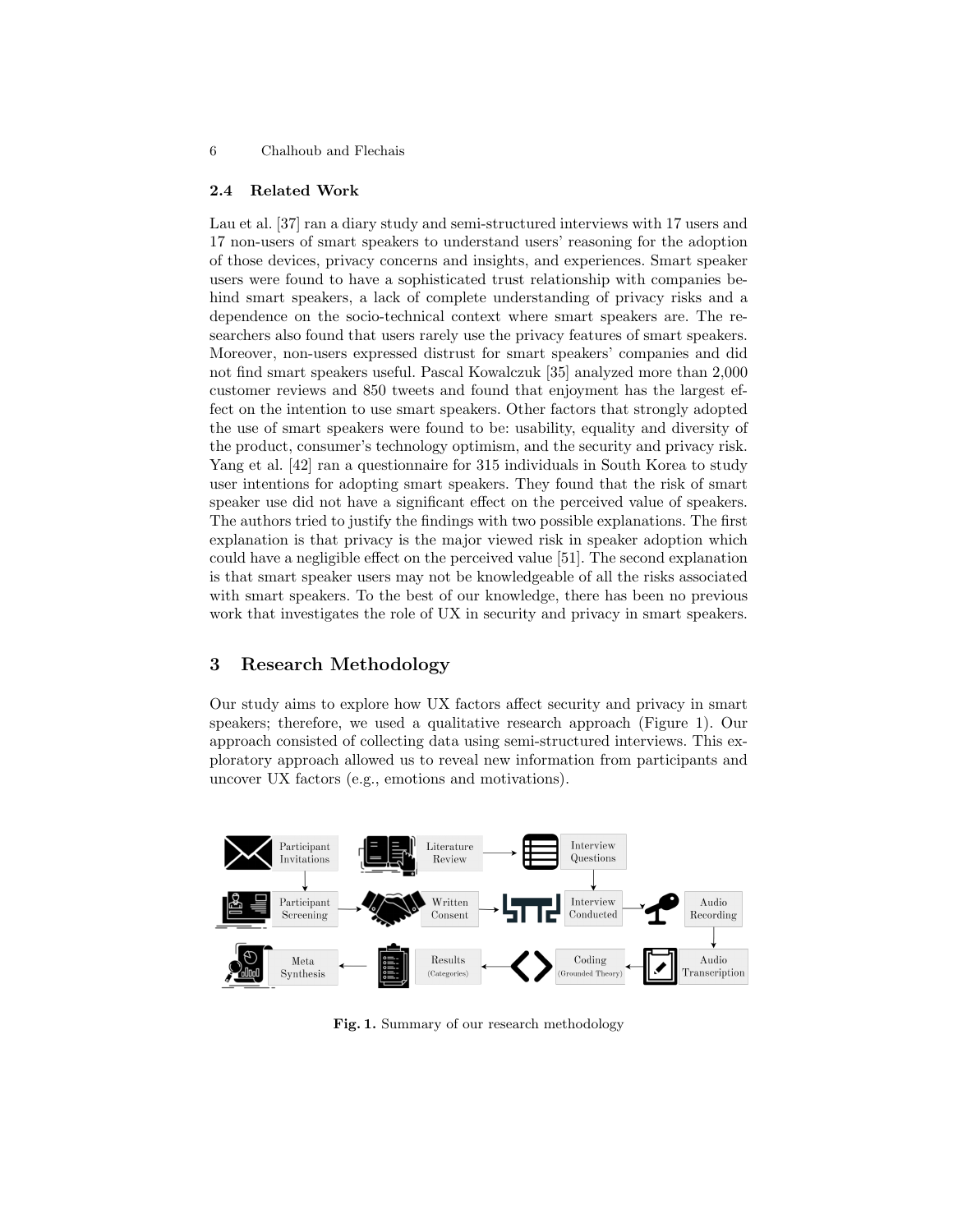# 3.1 Recruitment

To recruit participants, we printed recruitment flyers and posted them in different department buildings. We also published announcements in local city forum posts (e.g., our city's local subreddit [18]). Furthermore, we sent recruitment emails for participants using university-provided mailing lists. The recruitment message contained eligibility criteria and contact details. Initial communication with potential participants happened via university email.

# 3.2 Sampling

We used purposive and theoretical sampling to recruit a sample of thirteen smart speaker users to participate in our research study. Purposive sampling allowed us to select specific eligible participants from preselected criteria. The eligibility criteria consisted of users who: (i) were at least 18 years, (ii) used smart speakers in the past three months, (iii) were able to communicate in English and (iv) were able to give consent. Theoretical sampling allowed us to inform the sample size (n=13) which was determined based on theoretical saturation. We performed data analysis after each interview and we stopped recruitment when interviews did not provide any additional categories. The demography of the participants is summarized below (Table 1).

| ID              | Age Group Education |                  | Gender | Device                       |
|-----------------|---------------------|------------------|--------|------------------------------|
| P1              | 25-30               | High School      | Female | Google Home                  |
| P <sub>2</sub>  | 30-35               | High School      | Male   | Amazon Echo Dot              |
| P <sub>3</sub>  | 35-40               | <b>Bachelors</b> | Male   | Amazon Echo Dot              |
| P <sub>4</sub>  | 20-25               | <b>Bachelors</b> | Male   | Google Home Mini             |
| P <sub>5</sub>  | $20 - 25$           | Doctorate        | Male   | Google Home                  |
| P <sub>6</sub>  | $20 - 25$           | <b>Masters</b>   | Male   | Google Home, Apple HomePod   |
| P7              | 35-40               | <b>Bachelors</b> | Male   | Amazon Echo Dot              |
| P <sub>8</sub>  | 20-25               | <b>Masters</b>   | Male   | Google Home Mini             |
| P <sub>9</sub>  | 25-30               | <b>Masters</b>   | Male   | Amazon Echo Dot              |
| P10             | 40-45               | <b>Masters</b>   | Female | Amazon Echo, Amazon Echo Dot |
| P <sub>11</sub> | 20-25               | <b>Bachelors</b> | Female | Amazon Echo Dot              |
| P <sub>12</sub> | 25-30               | <b>Masters</b>   | Male   | Amazon Echo                  |
| P <sub>13</sub> | 25-30               | <b>Bachelors</b> | Male   | Amazon Echo                  |

Table 1. Participant Demographics

# 3.3 Data Collection

Interviewees were invited to attend the interview in person. The interviews were conducted within interview rooms in university buildings. Four participants could not be present and were interviewed via Skype. The interview questions were based on the literature review conducted and tackled topics related to UX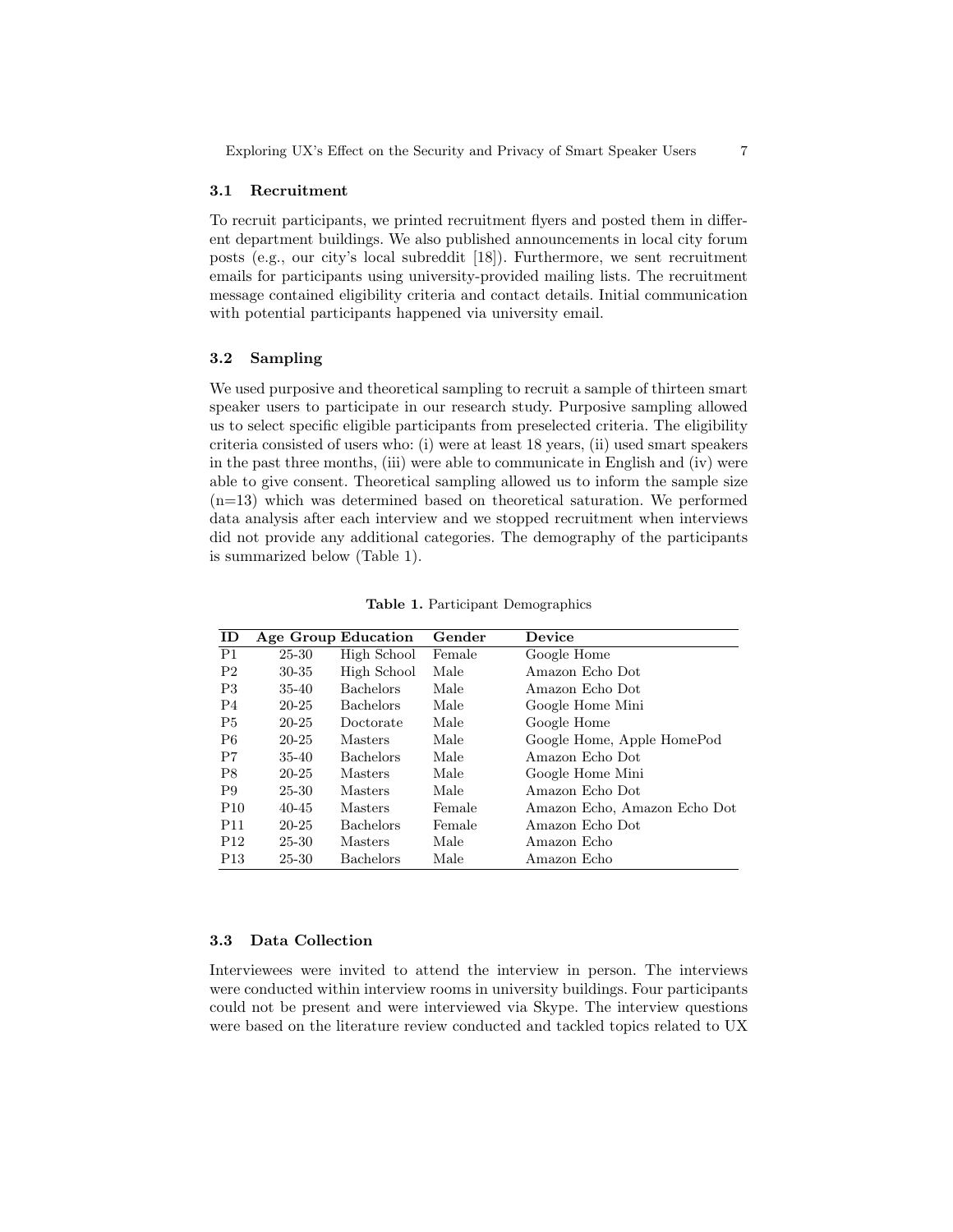factors. All the interviews were audio-recorded using a recording device. Written notes were taken during the interview. The length of the interviews varied between 28 minutes and 62 minutes. All the participants were thanked with a £10 (\$12) Amazon gift card voucher regardless of whether they completed the interview or not.

Interview Process The experimenter first started with collecting necessary information from interviewees such as their age, gender, education, employment. Interviewees were then asked about the number and type of smart speakers that they use. The experimenter had deeper probing about the environment of the smart speaker. Interviewees were asked to justify all of the decisions they have made such as reasons for using a smart speaker, picking a particular brand and placement of the speaker in a particular location. Interviewees were then asked to explain how they understand the technology behind smart speakers and discuss any unpleasant interactions. This was followed by an open-ended discussion of situations where the interviewees felt uncomfortable or uneasy around the smart speaker. Based on the previous experiences and knowledge of interviewees, circumstances related to privacy and security were further explored.

# 3.4 Data Analysis

All the recorded interviews were transcribed and repeatedly read for familiarization with the present data. We used Grounded Theory to analyze our data. Interviews were coded with data analysis software Nvivo 12.0. At the end of the analysis, we identified 127 codes. To validate our findings, we consolidated the existing literature and used meta-synthesis [48] to compare our results with the reviewed literature.

# 3.5 Limitations

We have interviewed smart speaker participants who clearly chose to use and adopt smart speakers. Users of smart speakers are not a representative of all users. Non-users are likely to have different views and perceptions.

# 3.6 Ethics

Oxford University's Central University Research Ethics Committee reviewed and approved our research study (CUREC/CS C1A 19 024). At the beginning of each interview session, we gave each participant an information sheet and a consent form which they had to sign before taking part in our study.

# 4 Results

We extracted six categories (Table 2) from our analysis (Figure 2).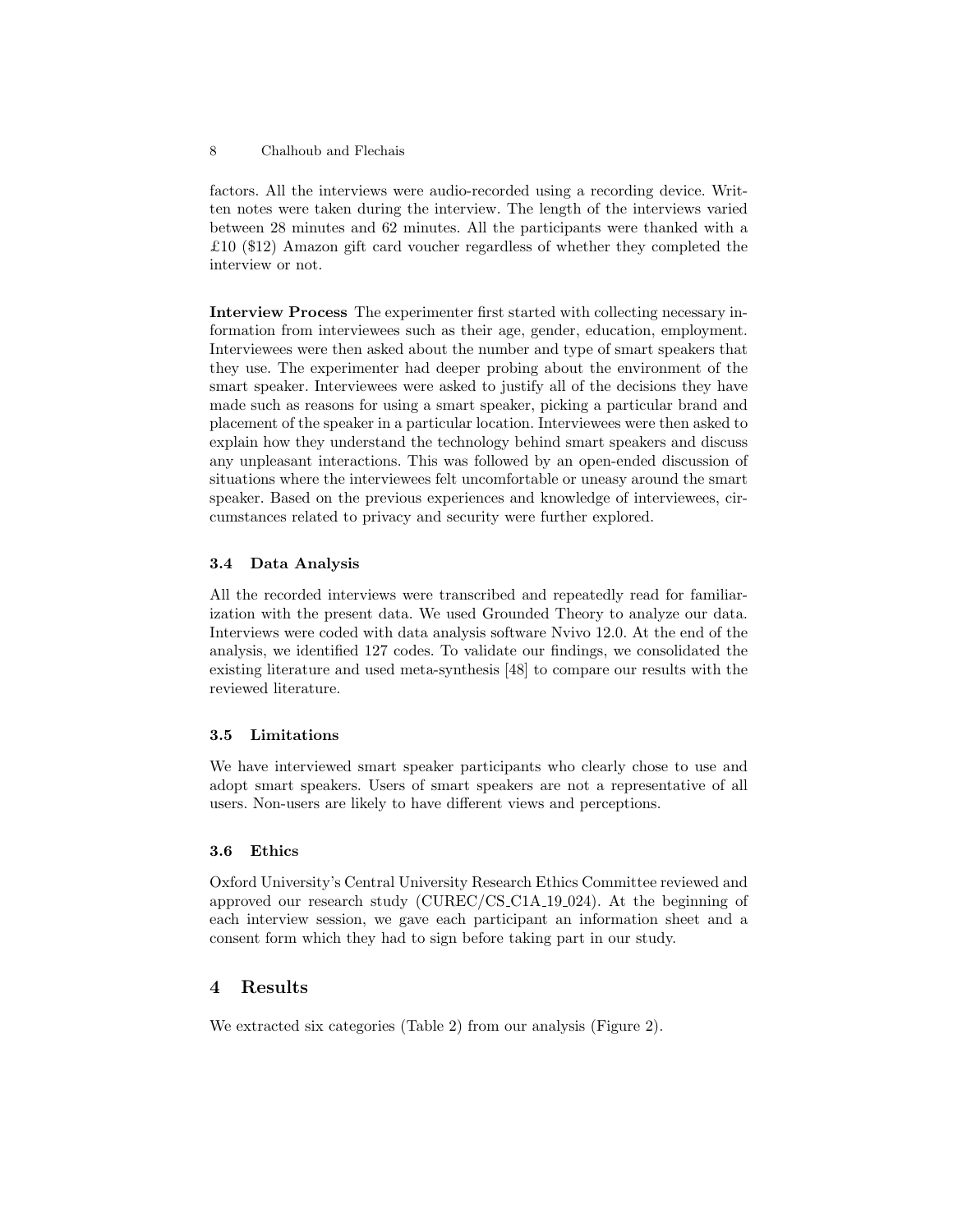

Fig. 2. Summary of our categories and codes

Table 2. Summary of extracted categories

Perceptions and beliefs towards privacy resignation

Perceptions leading to privacy resignation: perceived notability, government surveillance, trust, and product ecosystem.

Usability and pragmatic quality of security and privacy controls

Usability of smart speaker's security and privacy controls: muting ability, voice authentication, and audio recording history.

Influencers in the trade-off between privacy and convenience

Features affecting the trade-off choice between privacy and convenience: personalization, hands-free mode, and purchasing.

Factors and motivators affecting smart speaker adoption

Factors determining smart speaker adoption: usefulness, trust, hedonic quality, cost, and social influence.

Trigger points for security and privacy considerations

Occasions prompting security and privacy considerations: adversarial news, non-users and negative experiences.

Security and privacy compensatory behavior

Reported compensatory behavior: limited use, disconnecting the device, stopping audio history and using multiple profiles.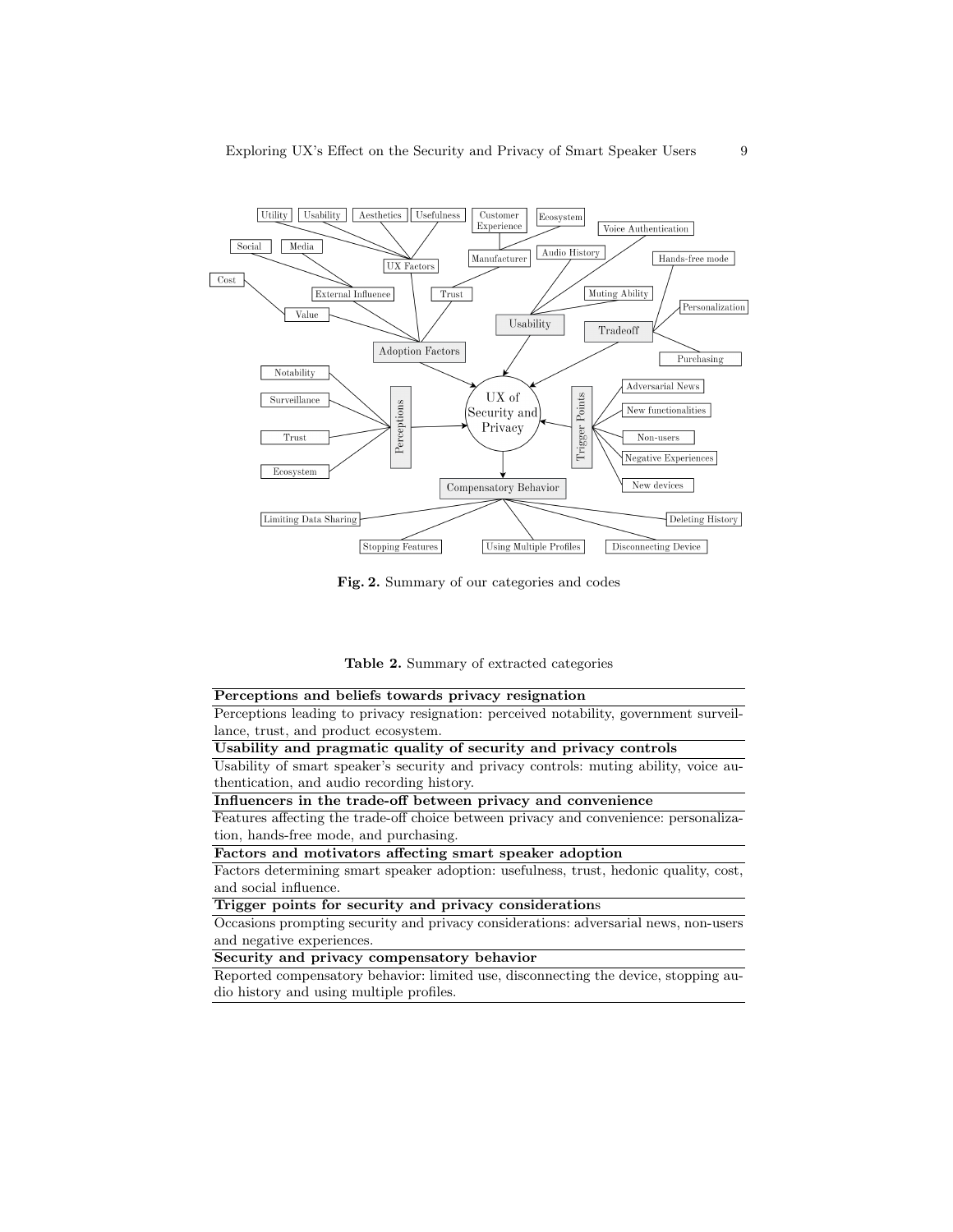### 4.1 Perceptions and beliefs towards privacy resignation

Users express different perceptions and beliefs towards giving up their personal data to their smart speakers. We identified four perceptions and beliefs:

Perceived notability Users of smart speakers are influenced by how notable they think they are. When discussing giving personal data to the speaker, five users said they're not concerned about data collected by smart users because they have nothing to hide. Other users said they do not feel targeted by any external entities. When asked about concerns regarding their data being stolen, two participants responded by saying they are not an interesting target and don't feel targeted as a result. P5 said: "I think it's easy to kind of get wrapped up in worrying about being followed or being tracked online. But in reality, probably not going to happen to us. We're not a person of particular importance."

Surveillance Some participants dismissed privacy concerns since they believe that government and corporate surveillance can obtain their personal data. Quoting P7: "At the end of the day, if government agencies want to see what I'm doing, they can. I'll never know. So, what's the point of worrying about it?" Also, some participants dismissed smart speaker microphone concerns because they claimed they are no different than their smartphones. Quoting P6: "Why does one smart speaker microphone make a difference? Some people wouldn't talk around Alexa because it seems like an over-listening device. But also, ultimately, it is not that different from smartphones."

Trust All thirteen participants said that they trust their smart speaker manufacturer (e.g., Google, Apple, Amazon) to secure their personal data. As a result, they feel safe using the devices despite some saying that the companies might use it for "targeted advertising" (P6) and "commercial gains" (P1).

Ecosystem Some participants dismiss privacy concerns because their data is shared with the smart speaker's manufacturer through their ecosystem. P6 who massively uses Google's services (e.g., Gmail, Drive, Photos) thought that adding Google Home won't make a difference. P6 said: "I did think of the privacy of it. But once I saw how it was being used on, I thought about this whole Google ecosystem which I'm already tied into, I thought well". Similarly, P6 had used Amazon services for more than two decades and was comfortable using the Echo Dot in their home. Quoting P6: "Amazon must have an incredible profile on me because I've used it for the last 20 years, they have a total profile of what my hobbies are, what I like and what I don't like. So, I don't care. Really.".

# 4.2 Usability and Pragmatic Quality of Security and Privacy Controls.

We explored the usability of common security and privacy controls.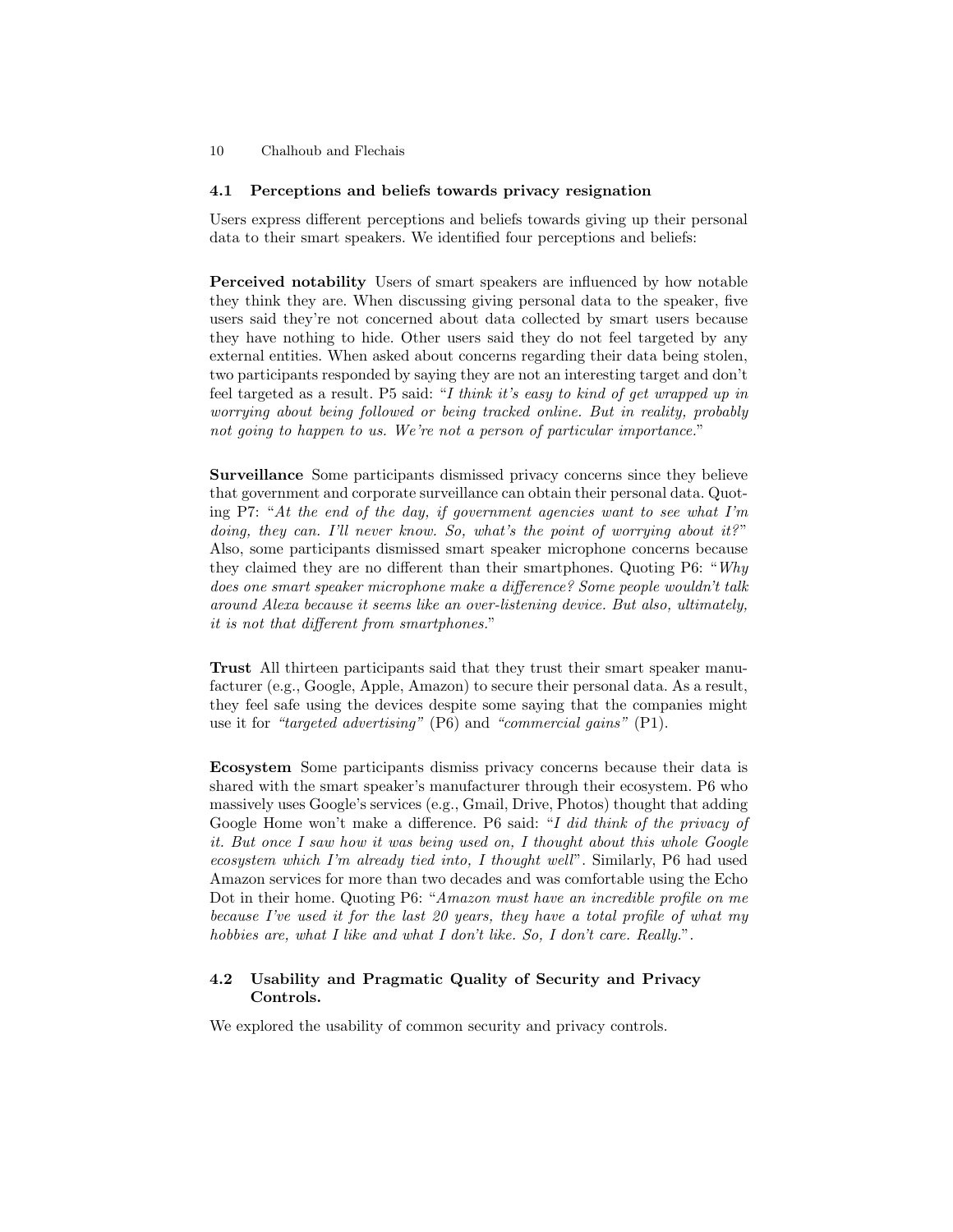Muting ability Some users wanted to mute the smart speakers for privacy reasons but were frustrated because the devices can only be physically muted. Quoting P10: "This is unhelpful. Echo devices are on high shelves. I can't just reach up and click it. I have to actually go and get it and pull it down and then press it. Being able to voice control would be more useful". Other participants went further by suggesting that they would be annoyed if the smart speaker is remotely muted because they will need "to get up to unmute it, because it is not listening anymore" (P11). P1 said they would prefer to have a temporary remote mute feature that would mute the device for a short period: "I wish there was a feature where you tell Google not to listen to you for like 10 minutes and it starts listening to you again after 10 minutes."

Audio Recording History Most Amazon Echo users know that they can view their audio recordings using the Amazon app. Two participants said that they regularly delete their audio recording history as part of digital hygiene or house keeping. Three participants described their stored history as "*pointless*". Two participants who use the Google Home said that they wanted to check their queries online; however, they found the process to be complicated and confusing. Quoting P4 "You needed to do like 7-8 steps to be able to see your voice commands. After a few minutes, I gave up.".

Voice Authentication Echo users expressed feelings of trust and security towards ordering from Amazon due to the Echo's Purchase by Voice feature. The feature prompts Alexa to individually recognize voices using 'Alexa Voice Profiles' and reportedly is easy to set up and effortless. Quoting P3: "It was easy to set up, Alexa made me say a couple of things and then it easily worked. If someone tries to use the Alexa in my house to order things, they won't be able to, because the voice thing will be able to block it." Google Home's voice authentication feature was not supported for UK households during the time of the interview.

## 4.3 Trigger points for security and privacy considerations

We identified trigger points prompting users to re-consider their security and privacy.

Adversarial news Adversarial news originating from news stories or social contacts tend to prompt smart speaker users to consider what they share with the device. User P9 recalled a news article about Amazon: "You could read in the past that Amazon had some issues with the data, for example, gave data from one person A to person B. They didn't even know each other". In addition, P9 felt worried after finding a news article alleging that Alexa would recognize if they were ill.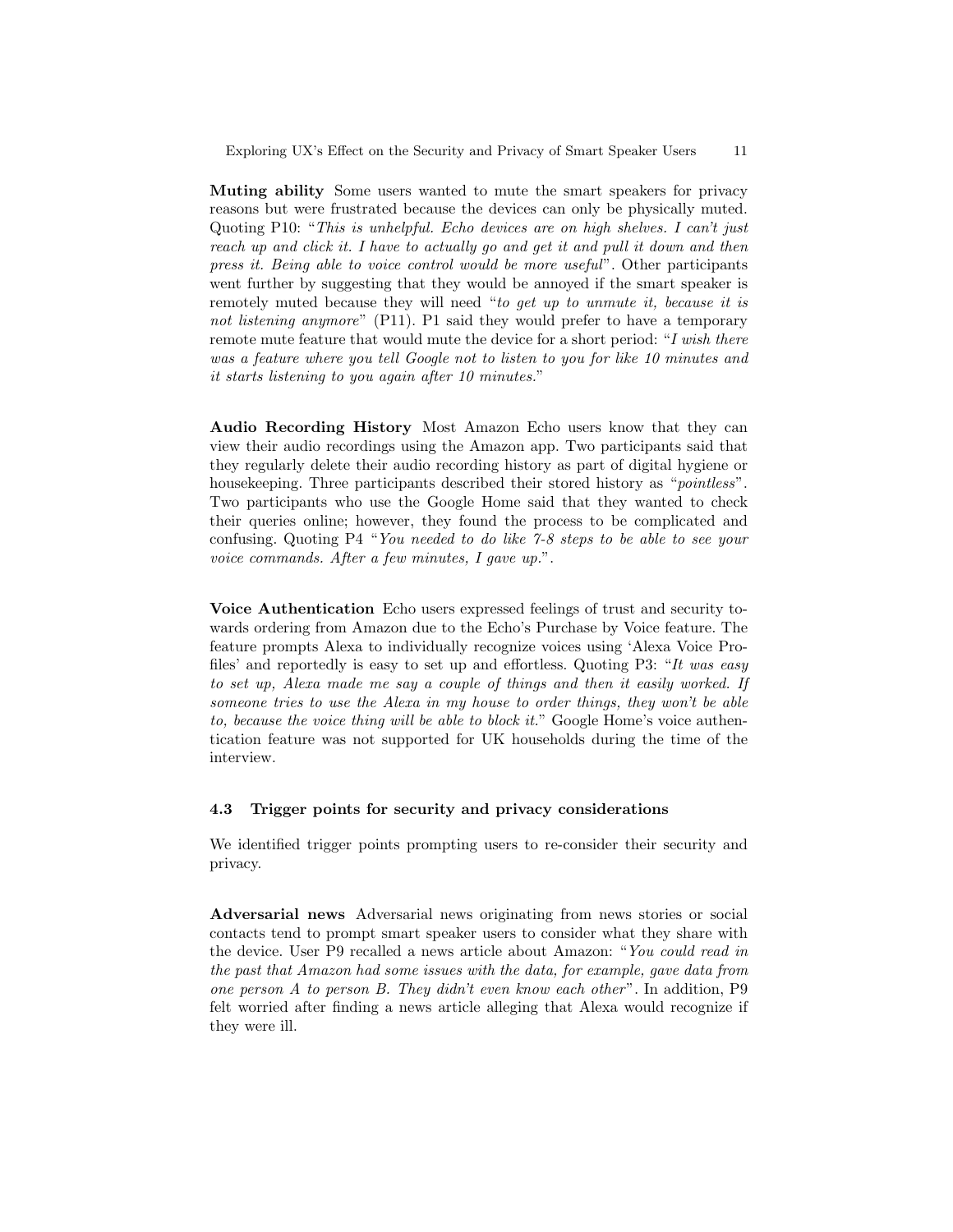New functionalities New smart speaker functionalities might prompt users to question whether they would use smart speakers. While one participant had the Echo Show 5, which contains a camera, most participants were not comfortable with using a smart speaker with a camera. P11 considers microphones to be less concerning: "It's just cameras. It's like having CCTV in your home. You don't want people watching you eat peanut butter at 3 am in the morning. It's a bit more concerning, I guess. Audio is less concerning than video for sure". In addition, when asking participants whether they would bank with their device, many have completely dismissed the idea.

Non-user Non-users of smart speakers prompt some users to consider their privacy around the device. P1 warns his guests about the device: "I would tell my guests that the Google Home is listening to them. You know, if they have anything very private to say, or if they would want me to mute it, then I would mute it." P2, who possessed multiple Echo Dots at home and work, started having considerations about leaving it active when co-workers are around. P2 said that they have never muted the device at home but when they began using it at work, they thought that it is appropriate to mute it. Similarly, P13 expressed similar behavior when they had their client visiting them at home.

Negative Experiences Some users reported negative experiences during their use of smart speakers, which prompts them to consider their behavior. Participant P8 who had difficulties checking his Google Home audio log was able to review his logs eventually and discovered that multiple non-intended conversations were recorded. Quoting P8: "I really thought the Google Home was innocent and all. Until I realized that a lot of unintended conversations were recorded, yikes". Another negative experience reported by P10 relates to the use of the purchasing feature by Amazon Echo. P10 discovered later that their son had made multiple orders from Amazon by tweaking the device settings. P10's negative experience prompted them to consider whether the purchasing feature on their device is secure enough and whether it should remain activated.

Acquiring New Devices Acquiring a new smart speaker for the first time might be a trigger point for privacy considerations. Participant P4 explained how receiving a Google Home as a gift triggered a privacy consideration: "I didn't want to get a smart speaker. And when I got it as a gift, I just kept it in the drawer. Then I thought: Hey, it's not recording me randomly. Why would it be? And then, one time, I just put it on and slowly got over the fear of using them".

### 4.4 Factors and motivators for smart speaker adoption

We discovered six major factors and motivators for smart speaker adoption: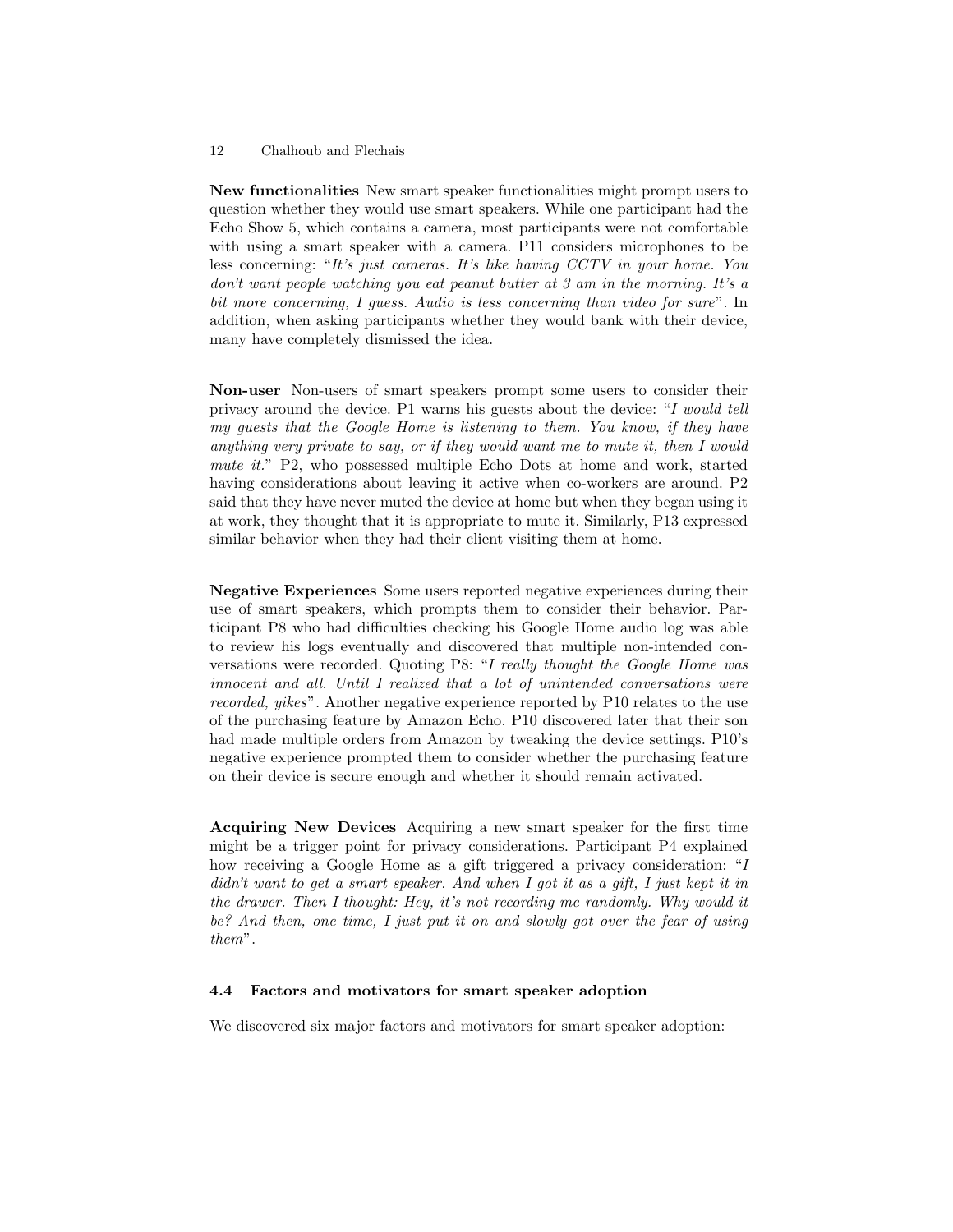Usefulness Usefulness is the most common factor for smart speaker adoption. Before acquiring smart speakers, ten participants anticipated that the device will be useful, convenient, and will "make life easier" (P13). P1 purchased Google Home to be able to ask the assistant for quick questions: "I thought the Google Home would be well equipped to answer my queries quickly." Other widespread purposes that users anticipated to be very useful were: playing music, managing their calendar, checking the weather, messaging and getting the news.

Trust Participants' trust for smart speaker manufacturers affects whether they would adopt a smart speaker or not. P2 would not have purchased a smart speaker if Google was the only company that manufactured those devices because they don't trust the company. P2 said, "I really trust Amazon as a company, I've used many of their services before". In contrast, P5 trusts Google said "I like Amazon a lot actually, in terms of products and services. But I don't trust them as much as I trust Google".

Aesthetic and Hedonic Quality The perceived aesthetic and hedonic quality of smart speakers influences their adoption. Before purchasing the product, P13 watched online videos and felt that the 'humanized voice of Alexa' is satisfying. Not only were the aesthetics considered, but the size, looks and feels. Another user said that they were positively surprised by how small the Echo Dot and they thought the small device can easily hide out of sight if needed. Other reported qualities that were considered are the audio quality of the device, as well as the color and mobility.

Cost The cost of smart speakers seems to play a significant factor in acquiring and adopting smart speakers. Eight participants had either got smart speakers for free or paid a small amount during a sale period. Participant P10 "won one" while P4 "got it as a gift". Other participants acquired the device during sales such as "black friday sales" (P11), "prime day" (P13) or during a "promotion" (P8). Participant P3 was torn between getting Amazon's Echo Dot or Apple's HomePod, but after finding a promotion online for the Echo Dot, they made their decision: "The Apple stuff is too expensive. We got a deal for the Echo Dots for 30 quid". Two participants said they would not have purchased their smart speaker device at the usual price sold.

Social influence Social contacts who own smart speakers seem to influence non-users into acquiring them. P6 bought their own Google Home after a Google Home Mini was set up at their family's house. Similarly, P11 purchased their own device after they used the smart speaker of their partner a couple of times. P12 saw an Echo Dot at his cousin's residence before getting one: "When I was at his place once, it looked like a very compact tool to have, I got jealous, and I thought that's a device that would like to have".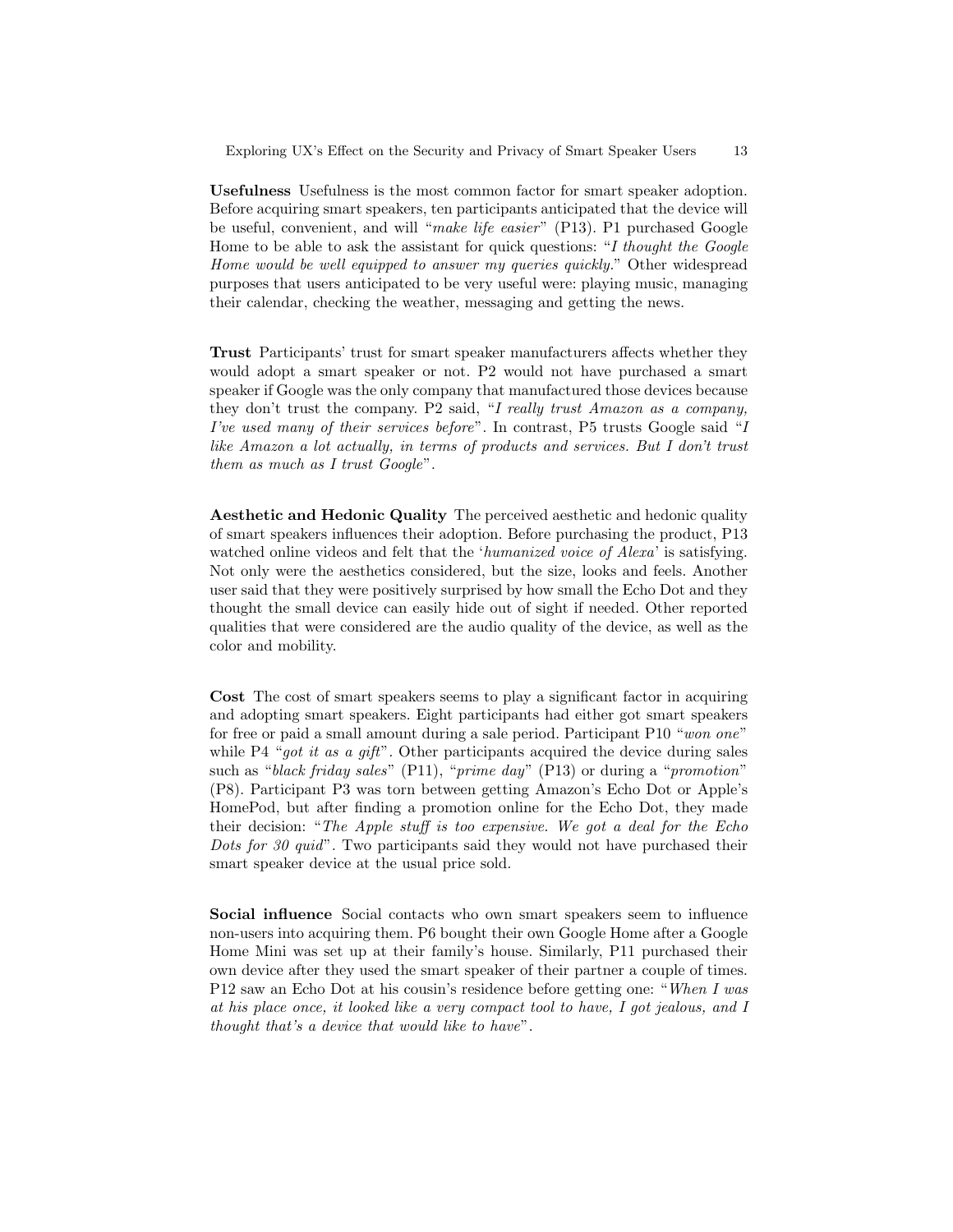Media Mass media also seems to influence or motivate users to purchase and use smart speakers. Two participants heard about smart speakers on the news before acquiring them. Quoting P7: "I read an article in the newspaper and it said the next third generation of the Echo Dot is out. I saw something in the paper that was like, very interesting. I just thought this is going to be pretty cool. Actually, I was just kind of intrigued". Similarly, participant P1 had watched videos and read about the Google Home before making the purchase.

# 4.5 Security and Privacy Compensatory Behavior

Users reported different cases of compensatory behavior.

Deleting Audio history When P8 went through his Google Home audio commands history and reviewed their audio history, the discovery of accidental recordings triggered a compensatory behavior. Unintended conversations could be recorded by the accidental triggering of the smart home assistant (e.g., mishearing the wake words). After this experience, P8 mentioned that they regularly review and monitor audio commands and delete queries that are considered to be non-intended or malicious.

Stopping device features P10's negative experience of having unauthorized purchases on their smart speaker from their child prompted a compensatory behavior. P10 had contacted Amazon customer service and was able to turn off the purchasing feature from their smart speaker: "I was able to chat with customer support and completely stop this feature from working on my Alexa." In that case, P10 had a negative experience that caused them to lose money, and this has led them to take a course of action and stop this feature from their Alexa device.

Disconnecting the device Another reported example of compensatory behavior involved participant P13 and his client. They were having a regular discussion at P13's residence, which ought to be private and confidential. P13 had noticed that their client seemed very uncomfortable after spotting that the Google Home's LED Light showing "running lights in white color" which meant that Google Home is listening. P13 described the situation as very "awkward." After facing this experience, P13 disconnects his smart speakers whenever they have a client visiting: "We never discussed the matter. But whenever they are in my home, I make sure to plug off all the smart assistants".

Using multiple Profiles Two participants set separate profiles for security or privacy reasons. P3 had enabled different profiles on their account to be the only person able to make purchases on the Alexa app. Quoting P3: "So they're there, attached to me and set so that only I could make purchases through them." Another participant set up profiles on the Google Home to be able to

<sup>14</sup> Chalhoub and Flechais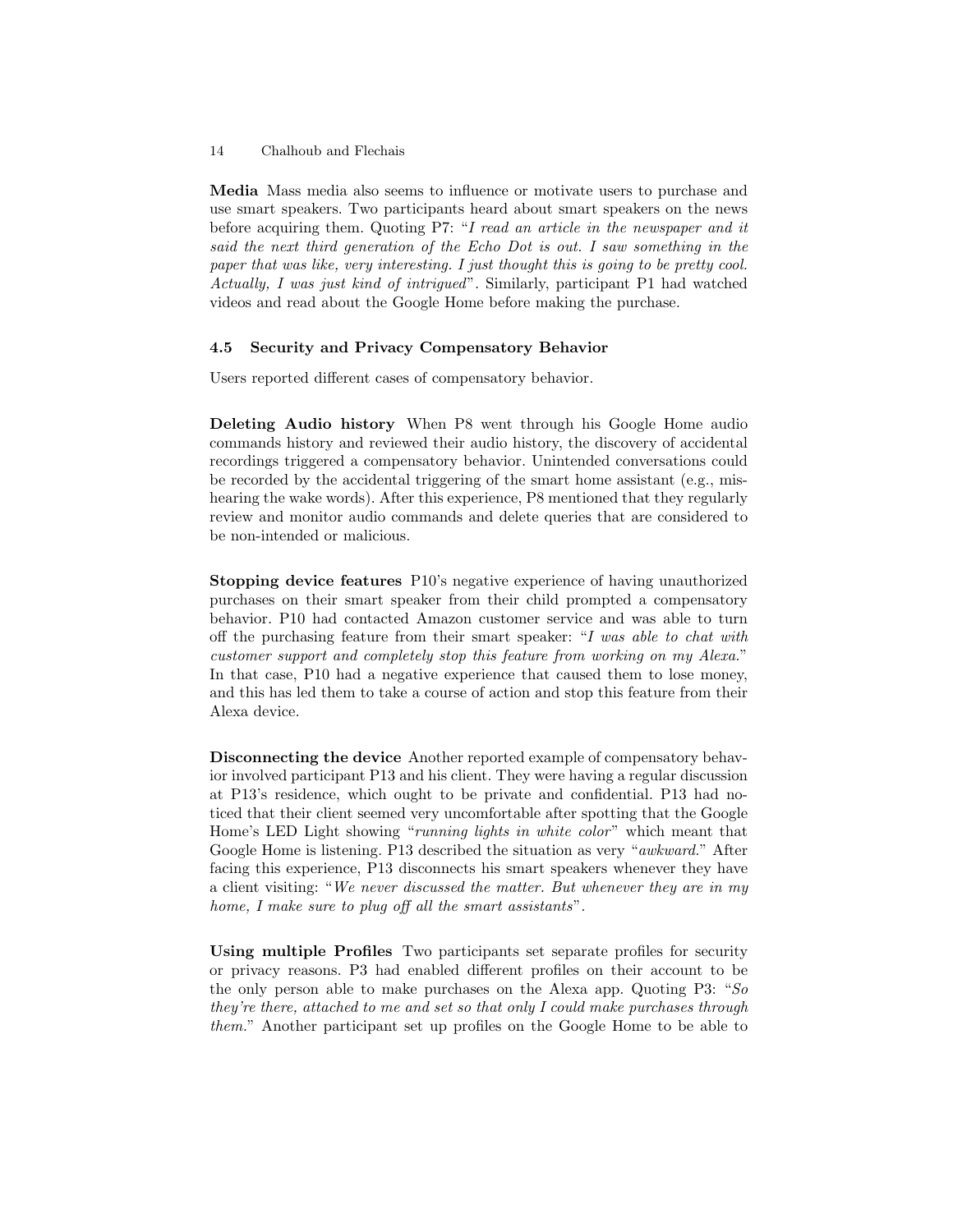receive personalized results on that without feeling uncomfortable. Personalized results include data from Google apps such as Photos, Calendar, Contacts, and Purchases [26].

Limiting Data Sharing P4 described themselves as "cautious" when using their Google Home. In particular, when sending a command to the device, they make sure no compromising information is sent. Quoting P4: "I make sure I don't say anything risky when it is recording. You know, I'm not going to, like, say my SSN out loud when it's talking." Some participants do not completely adopt smart speakers. They express reservations when looking at different features. For instance, P11 said they would never use the purchasing feature in the device, whereas P13 said they refuse to give the Alexa app access to their iPhone's list of contacts.

### 4.6 Deliberations in Privacy/Security and UX Trade-off

Personalization Smart assistants like Alexa, Siri, and Google Assistant are personalized; they tend to use customer's data and audio log to provide a personalized experience with the device. We asked users if they prefer a neutral smart assistant that does not store any of their personal data, which might reduce the UX with the smart speaker. Only one user said they wish to have a non-personalized assistant. Most participants said they prefer smart assistants that are personified, personalized and integrated into their daily lives. Some participants express numerous positive emotional reactions that heavily influence their trade-off choice. Quoting P12: "I feel cognizant of the fact that sometimes I refer to the device as "the device". But sometimes I'll refer to the device as "she" or "her". Kind of like humanizing the device in a sense." Many users utilize their smart speakers daily for different tasks at different times of the day and the devices seem to be integrated into their lifestyle. P10 discussing personalization: "Alexa almost feels like a member of the family and we just love her. We want her to stay smart and remembering our details".

Hands-free mode. We asked participants if they prefer a version of smart speakers without the always-listening mode. 12 out of 13 participants dismissed the idea. When examining the trade-off between privacy and UX, they chose to sacrifice privacy for their comfort. Participants described a not-always-listening mode smart speaker as "bothersome" (P5), "annoying" (P1), "a hassle" (P12), "difficult" (P9) and "defeating the purpose" (P7) (P11). For disabled users, having a not always-listening mode could significantly impact their comfort. P10 weighted in "I like the fact that I can wake up and ask what to do Alexa with my voice because I'm disabled, I can ask Alexa dozens of things to do for me without having to find my phone or another human being.".

Purchasing Both Google and Amazon allow users to purchase items through smart speakers. Some non-users of this feature said that they don't trust the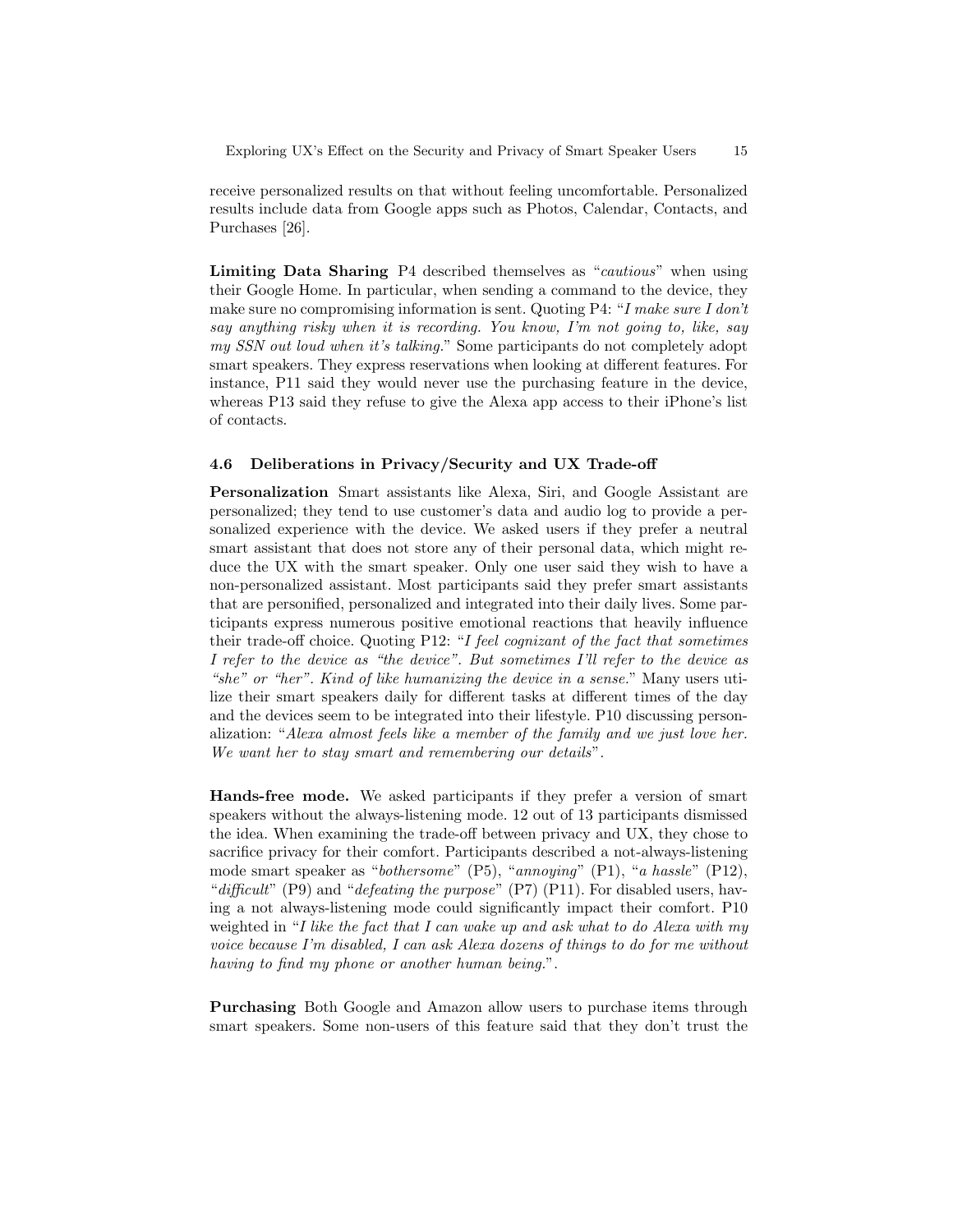whole process of buying via the device. One participant was okay with using for their smart speaker for small purchases but some felt "uncomfortable sometimes for not knowing what is happening behind the scenes. Where is my credit card stored? What if they overcharged me?"  $(P2)$ . Participants who order via smart speakers expressed positive feelings, good UX, and trust towards purchasing and using the devices. Some users expressed feelings of trust and security from ordering off Amazon due to the Echo's 'Purchase by Voice' feature. The feature prompts Alexa to recognize voices using "Alexa Voice Profiles" and as a result, only allows the smart speaker owner to order from Amazon.

# 5 Discussion

## 5.1 Privacy Design Recommendations

Improvements to muting Amazon Echo and Google Home users cannot mute their smart speakers remotely (e.g., Alexa stop listening), which creates an inconvenience. For instance, disabled users suffer from significant disadvantages for not being able to mute their devices remotely. Manufacturers should add a device feature allowing users to remotely mute their speakers. Remote muting would require a physical trigger to unmute the device. Therefore, the feature should be accompanied by two complementary functions: Temporary Remote Mute and Mobile App Unmute. Temporary Remote Mute would allow participants to mute the speaker for a period of time (e.g., 'Ok Google, stop listening for the remainder of the day.'). Mobile App Unmute would allow users to unmute their devices via their mobile applications. Manufacturers of such applications should ensure that unmuting from apps is straightforward and easy to use (e.g., using GUI on/off toggle components).

Support for multiple devices It is not unlikely for household users to own multiple smart speakers. Having to remotely mute every device by voice may decrease the usefulness and usability. Manufacturers should support muting all (e.g., Hey Google mute all devices) or part of household devices from one device (e.g., Ok Alexa mute the living room speakers).

Changing Privacy Default Settings Google and Amazon store the audio history of their customers' commands by default. Google activates the 'Voice & Audio Activity' feature by default storing all of the customer's recordings. Similarly, Amazon turns on two features by default which permits their contractors to manually review a portion of the audio recordings. A significant number of our interviewees were not aware that their audio recordings are cataloged and stored. It seems highly unlikely that smart speaker users will go through the settings and disable features that pose a risk to their privacy or security (e.g., consenting to human review of their audio activity). Companies should ensure that privacy-preserving settings are switched on by default.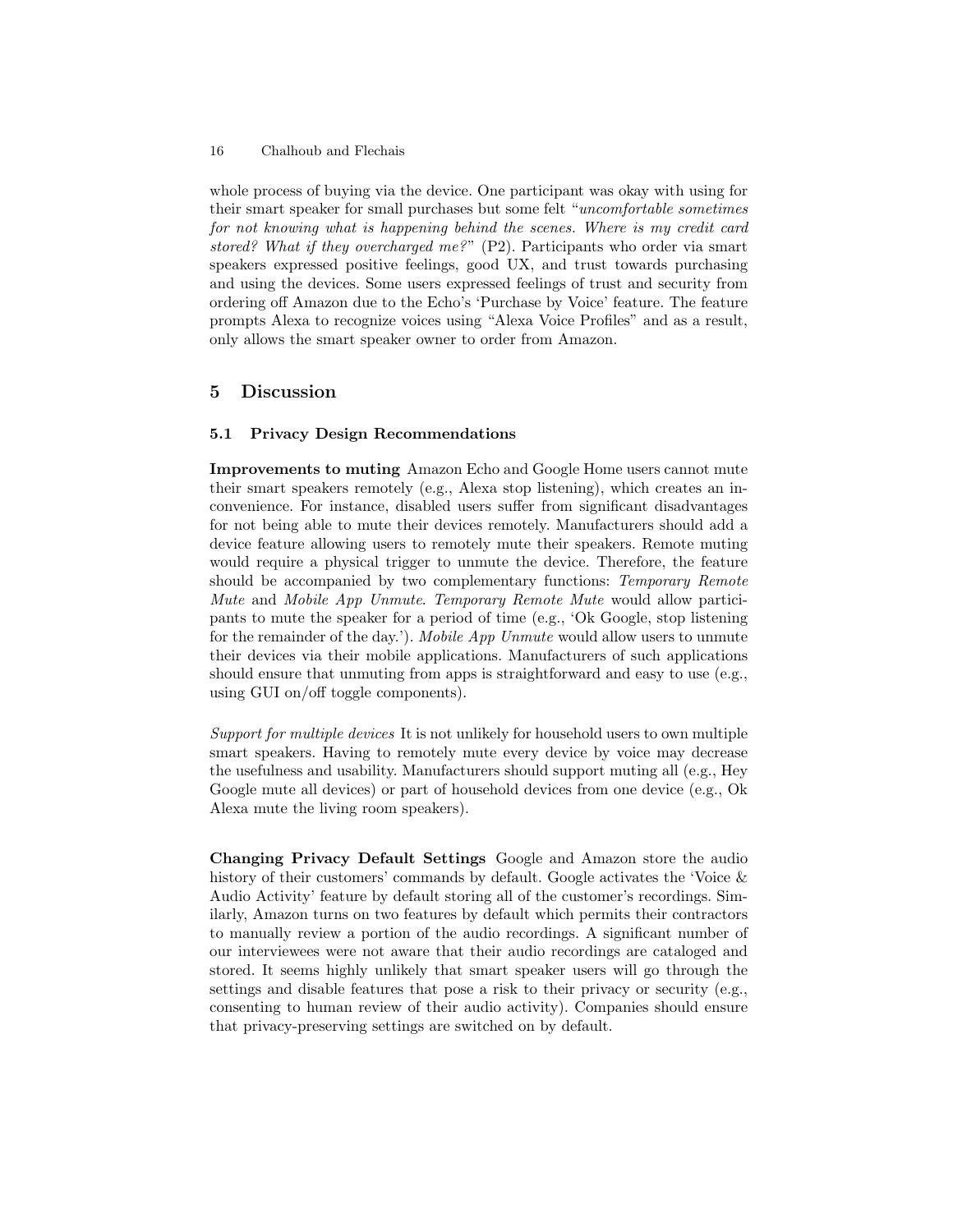Improvements to the audio logs feature. While Google allows its customers to switch off the audio log activity feature, Amazon does not [24]. Users who do not want to have their audio activity stored would still need to delete their log from the device regularly – which would result in decreased UX.

Private Mode Some users mentioned that they would like to keep their audio recordings for practical reasons, which would increase the UX. Smart speaker manufacturers should introduce a private mode that is equivalent to the private mode of a web browser. Users who wish to have their activity logged could temporarily pause activity logging using the suggested private mode feature. The private mode could be complemented with two additional associated features: Voice Activation and Associated Colors. Voice Activation allows users to toggle the private mode by voice (e.g., Hey Alexa, turn on private mode). Associated Colors would change the color of the speaker to a specific color  $(e.g., red)$  when private mode is on.

# 5.2 Security Design Recommendations

Adding Security Layers to Voice Recognition Voice Recognition technologies have a history of security vulnerabilities (e.g., voice impersonation attacks [4]). Many of our interviewees had difficulties trusting the voice recognition features available on smart speakers – Google uses 'Voice Match' whereas Amazon uses 'Voice Recognition'. Smart speaker companies can add additional security layers to voice recognition (e.g., asking for memorable passphrases) – which is likely to increase the security and nurture trust.

Offline Capabilities While some participants use their devices for multiple and varied tasks, some report minimal use of the devices. Two participants have suggested they would like to use offline smart speakers. One of the participants' uses of their smart speaker is limited to controlling their smart home. The three major commercial smart speakers send every user query to the cloud for processing even if the command was straightforward (e.g., 'Alexa, shut off the lights').

Creating an offline smart speaker for performing basic tasks is possible. The company Sensory has developed an offline smart speaker that does not require any internet access. The device can perform voice recognition offline and perform many tasks such as setting the timer, control smart homes and playing music via Bluetooth [6]. Offline smart speakers nearly eliminate the security and privacy risks associated with cloud smart speakers.

### 5.3 UX Conceptual Model

Our results show that UX qualities (e.g., findable, desirable, credible) influence security and privacy in three areas: the perception of risk, the experience of harm and the mitigation practice. To present a model showing how UX affects behavior, we explored John Adam's theory of risk compensation, which states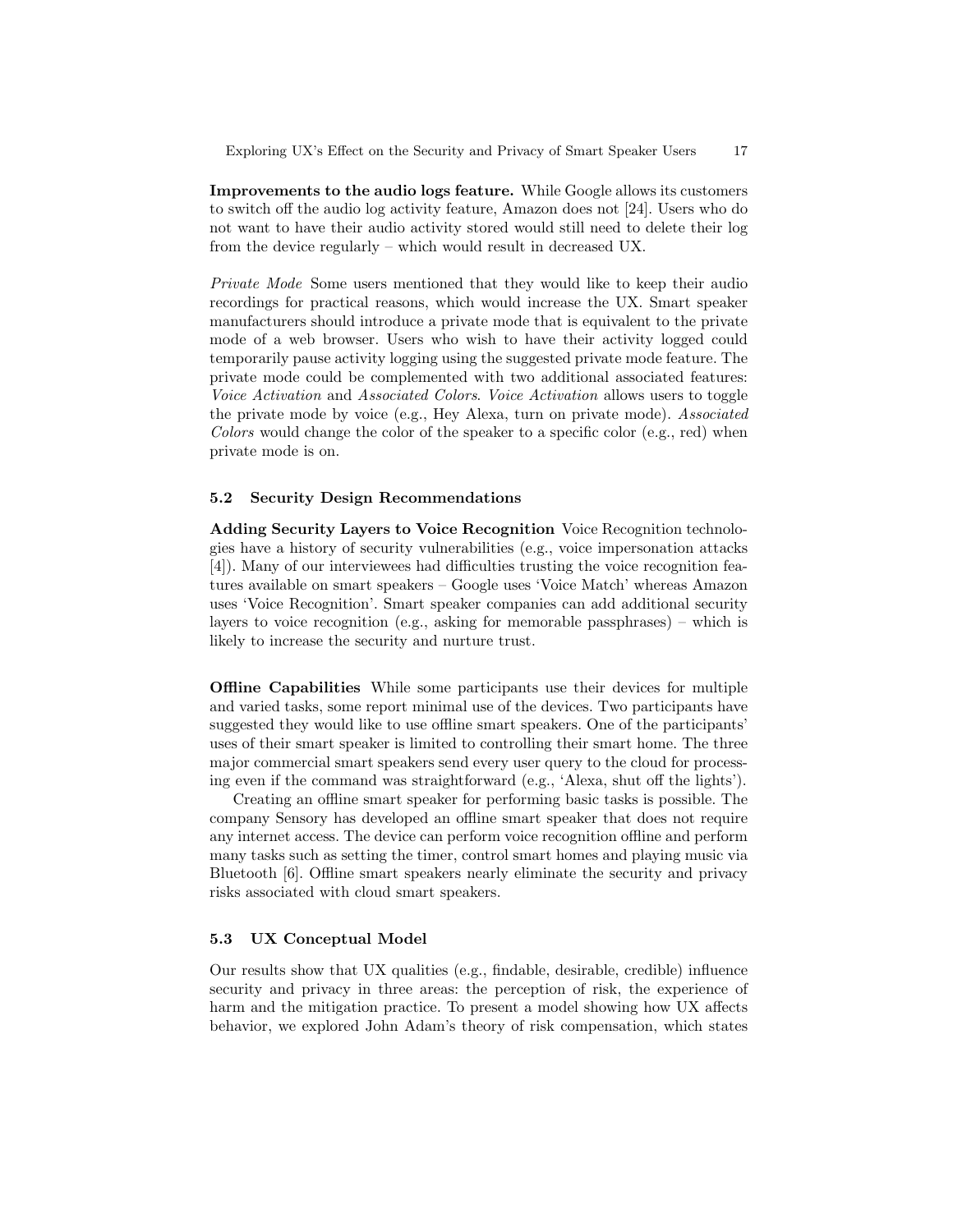that there is a "risk thermostat" influencing human behavior. The theory explains that users experiencing a safe lifestyle eventually seek out risky behavior; but overcompensate before returning to safety [7, 47]. Using the risk thermostat and our study findings, we proposed a conceptual model demonstrating how UX qualities interact with the concepts on risk and balancing behavior. In our model, the experience [39] of impact, vulnerability, and threat strongly influence users' perceptions of risk which would affect balancing behavior (Figure 3).



Fig. 3. Conceptual model demonstrating UX effect on risk and balancing behavior

# 6 Conclusion

With over a quarter of American adults owning a smart speaker [9], there is no doubt that smart speakers are witnessing considerable growth today. Smart speakers bring convenience and benefits to their users, but security and privacy concerns may be damaging their market growth. To find out how UX factors affect the security and privacy of smart speaker users, we conducted semi-structured interviews with thirteen users of smart speakers. We found that users reported compensatory behavior due to security and privacy features that were not user friendly. We used our results to recommend enhanced security and privacy features for smart speakers. Finally, we proposed a conceptual model that illustrates how UX qualities are linked with the concepts of risk and balancing behavior.

Acknowledgments The interview gift cards were funded by Oxford University's Centre for Doctoral Training in Cyber Security. The author of this research paper is funded by a grant from Fondation Sesam, a Geneva-based foundation.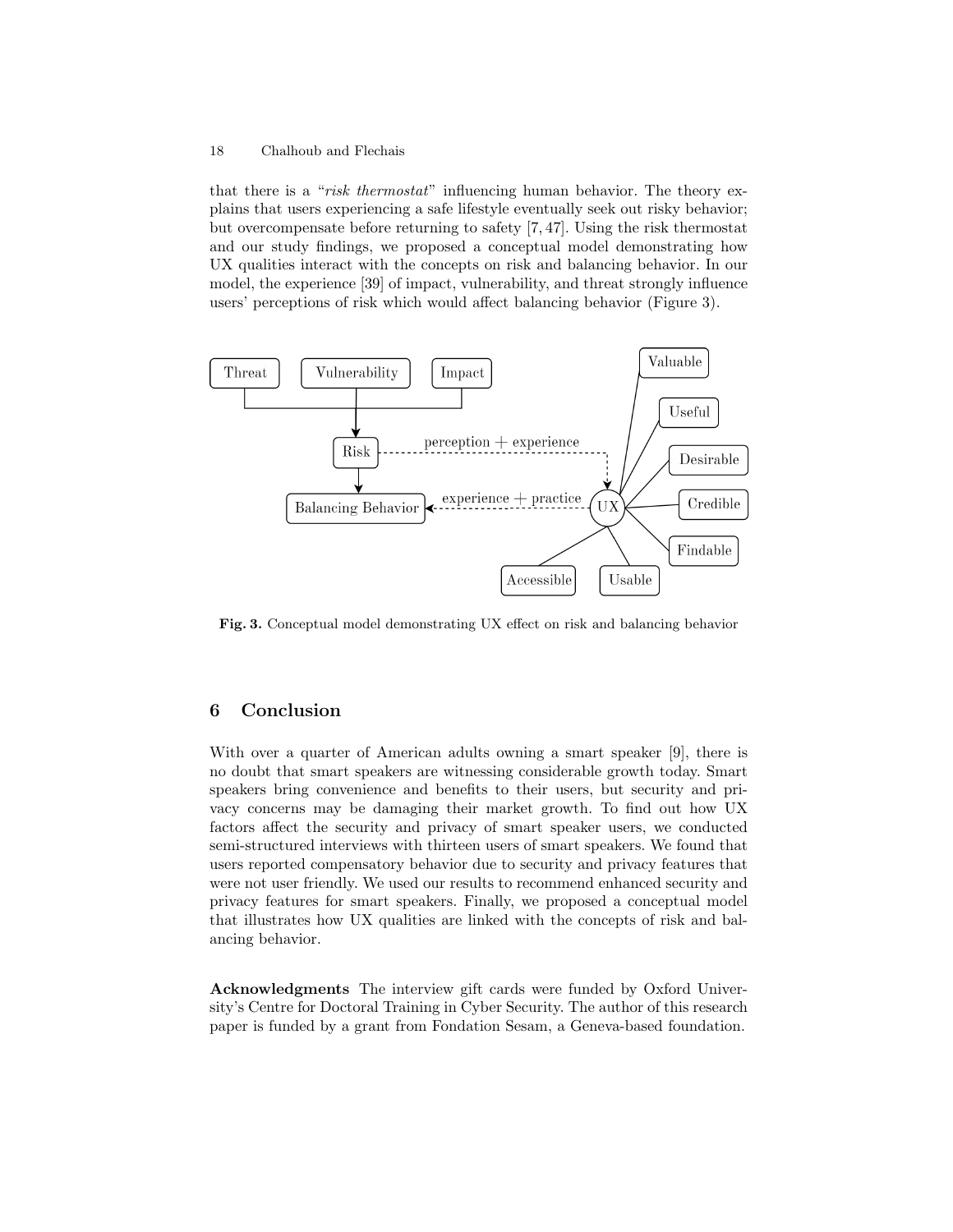# References

- 1. Amazon Echo: Alexa Leveraged as a Silent Eavesdropper. Tech. rep., Checkmarx, https://info.checkmarx.com/wp-alexa
- 2. 'South Park' Episode Triggers Viewers' Amazon Alexa and Google Home, vol. 2019. https://www.hollywoodreporter.com/live-feed/south-park-premieremesses-viewers-amazon-alexa-google-home-1039035
- 3. What data does Amazon collect and use?  $k$ nbsp:, vol. 2019
- 4. Security Vulnerabilities of Voice Recognition Technologies, vol. 2019 (2015), https://resources.infosecinstitute.com/security-vulnerabilities-of-voicerecognition-technologies/
- 5. "Alexa, How Will Voice Impact User Experience?" (2018), https://userbrain.net/blog/alexa-voice-user-experience
- 6. Sensory is Enabling Offline Smart Speakers with No Cloud Connectivity to Maximize Security, vol. 2019 (2019), https://voicebot.ai/2019/01/18/sensory-isenabling-offline-smart-speakers-with-no-cloud-connectivity-to-maximize-security/
- 7. Adams, J.: Risk and morality: three framing devices. Risk and morality pp. 87–106 (2003)
- 8. Apthorpe, N., Reisman, D., Feamster, N.: A smart home is no castle: Privacy vulnerabilities of encrypted iot traffic. arXiv preprint arXiv:1705.06805 (2017)
- 9. Auxier, B.: 5 things to know about Americans and their smart speakers, https://www.pewresearch.org/fact-tank/2019/11/21/5-things-to-know-aboutamericans-and-their-smart-speakers/
- 10. Barnes, M.: Alexa, are you listening?, vol. 2019 (Aug 2017), https://labs.mwrinfosecurity.com/blog/alexa-are-you-listening
- 11. Bleich, H.: Alexa, Who Has Access to My Data?
- 12. Bohn, D.: Amazon says 100 million Alexa devices have been sold. The Verge (2019)
- 13. Burke, S.: Google admits its new smart speaker was eavesdropping on users. Online at https://money.cnn.com/2017/10/11/technology/google-homemini-security-flaw/index.html.Citation on p. 7 (2017)
- 14. Carman, A.: Police want an Echo's data to prove a murder case, but how much does it really know?, vol. 2019 (2016), https://www.theverge.com/2016/12/27/14089836/amazon-echo-privacy-criminalinvestigation-data
- 15. Carman, A.: Amazon says Alexa's speech is protected by the First Amendment, vol. 2019 (2017), https://www.theverge.com/2017/2/23/14714656/amazon-alexadata-protection-court-free-speech
- 16. Carver, C.S., Scheier, M.F.: On the self-regulation of behavior. Cambridge University Press (2001)
- 17. Cellan-Jones, R.: Smart speaker recordings reviewed by humans (2019), https://www.bbc.com/news/technology-47893082
- 18. Chalhoub, G.: r/oxford Do you own a smart speaker (Alexa, Google Home)? Get paid £10 for a 30 minutes interview, https://www.reddit.com/r/oxford/comments/cgrxgm
- 19. Chandra, R., Huffman, S.: How Google Home and the Google Assistant helped you get more done in 2017. blog (2018)
- 20. Cranz, A.: Amazon's Alexa Is Not Even Remotely Secure and I Really Don't Care, vol. 2019. https://gizmodo.com/alexa-is-not-even-remotely-secureand-really-i-dont-car-1764761117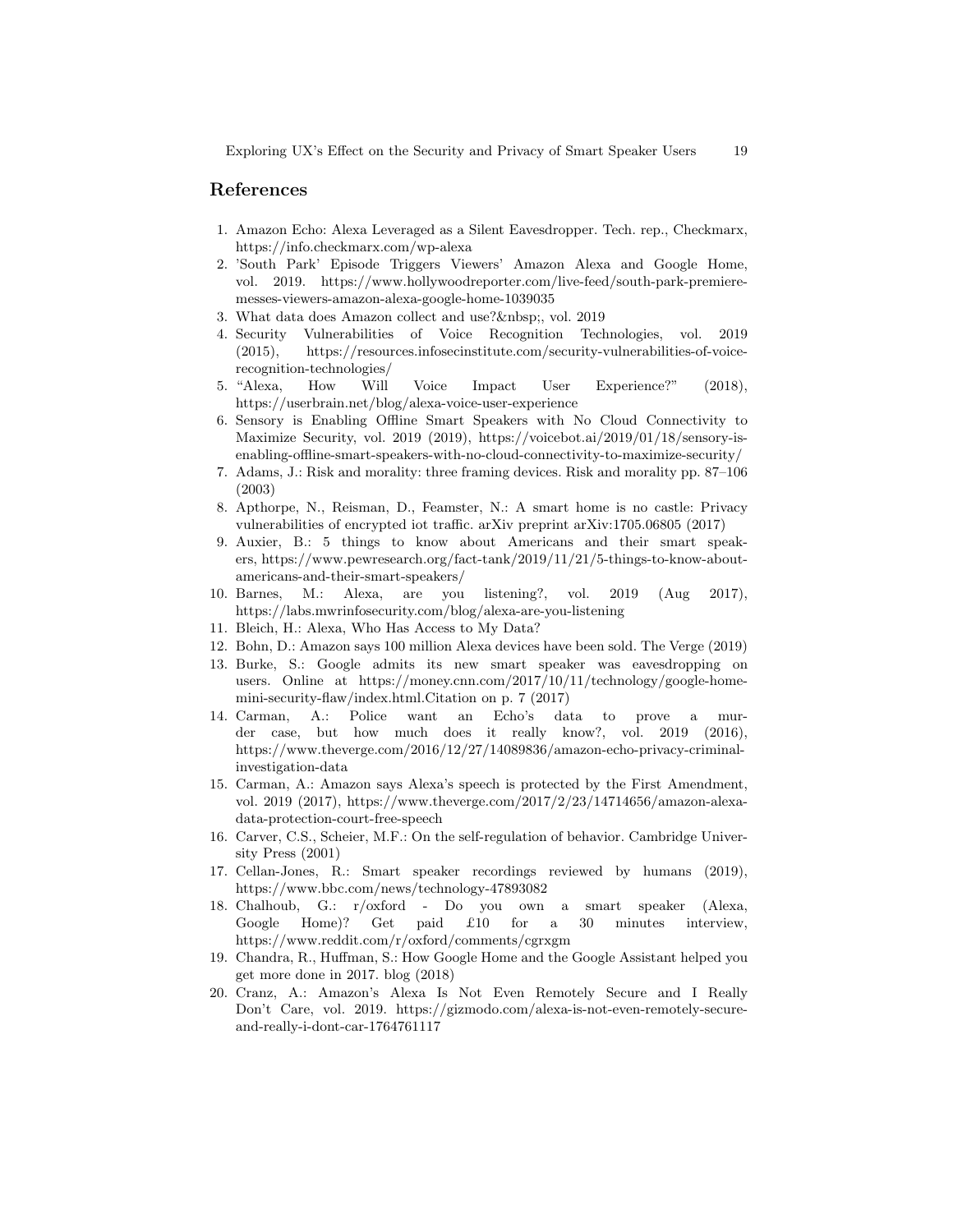- 20 Chalhoub and Flechais
- 21. David, P.A.: Clio and the Economics of QWERTY. The American Economic Review 75(2), 332–337 (1985)
- 22. Day, M., Turner, G., Drozdiak, N.: Amazon Workers Are Listening to What You Tell Alexa. Retrieved June 27, 2019 (2019)
- 23. DIS, I.: 9241-210: 2010. Ergonomics of human system interaction-Part 210: Humancentred design for interactive systems (formerly known as 13407). International Standardization Organization (ISO). Switzerland (2010)
- 24. Fussell, S.: Consumer Surveillance Enters Its Bargaining Phase, vol. 2019 (2019), https://www.theatlantic.com/technology/archive/2019/06/alexa-googleincognito-mode-not-real-privacy/590734/
- 25. Garun, N.: How to hear (and delete) every conversation your Amazon Alexa has recorded, vol. 2019 (2018), https://www.theverge.com/2018/5/28/17402154/amazon-echo-alexaconversation-recording-history-listen-how-to
- 26. Google: Allow personal results on your shared devices . https://support.google.com/assistant/answer/7684543
- 27. Hamilton, I.A.: A judge has ordered Amazon to hand over recordings from an Echo to help solve a double murder case, vol. 2019. https://www.businessinsider.com/amazon-ordered-to-disclose-echo-alexarecordings-murder-case-2018-11
- 28. Hart, L.: Smart speakers raise privacy and security concerns. Journal of Accoun- $\text{tancy } 225(6), 70 (2018)$
- 29. Hashemi, S.H., Williams, K., Kholy, A.E., Zitouni, I., Crook, P.A.: Measuring User Satisfaction on Smart Speaker Intelligent Assistants. Anne Dirkson, Suzan Verberne, Gerard van Oortmerssen & Wessel Kraaij p. 22 (2018)
- 30. Hassenzahl, M.: Experience design: Technology for all the right reasons. Synthesis lectures on human-centered informatics 3(1), 1–95 (2010)
- 31. Horcher, G.: Woman says her Amazon device recorded private conversation, sent it out to random contact, vol. 2019 (2018), https://www.kiro7.com/news/local/woman-says-her-amazon-device-recordedprivate-conversation-sent-it-out-to-random-contact/755507974
- 32. HuiYu, W., Wenxiang, Q.: Breaking Smart Speakers: We are Listening to You., vol. 2019. https://www.defcon.org/html/defcon-26/dc-26-speakers.htmlHuiYu
- 33. Jackson, C., Orebaugh, A.: A study of security and privacy issues associated with the Amazon Echo. International Journal of Internet of Things and Cyber-Assurance 1(1), 91–100 (2018)
- 34. Kaye, J., Fischer, J., Hong, J., Bentley, F.R., Munteanu, C., Hiniker, A., Tsai, J.Y., Ammari, T.: Panel: Voice Assistants, UX Design and Research. In: Extended Abstracts of the 2018 CHI Conference on Human Factors in Computing Systems. p. panel01. ACM (2018)
- 35. Kowalczuk, P.: Consumer acceptance of smart speakers: a mixed methods approach. Journal of Research in Interactive Marketing 12(4), 418–431 (2018)
- 36. Krasnoff, B.: How to stop Google from keeping your voice recordings, vol. 2019 (2019), https://www.theverge.com/2019/5/13/18618156/how-to-stopgoogle-voice-recordings-storage-assistant
- 37. Lau, J., Zimmerman, B., Schaub, F.: Alexa, are you listening?: Privacy perceptions, concerns and privacy-seeking behaviors with smart speakers. Proceedings of the ACM on Human-Computer Interaction 2(CSCW), 102 (2018)
- 38. Law, E.L.C., Roto, V., Hassenzahl, M., Vermeeren, A.P., Kort, J.: Understanding, scoping and defining user experience: a survey approach. In: Proceedings of the